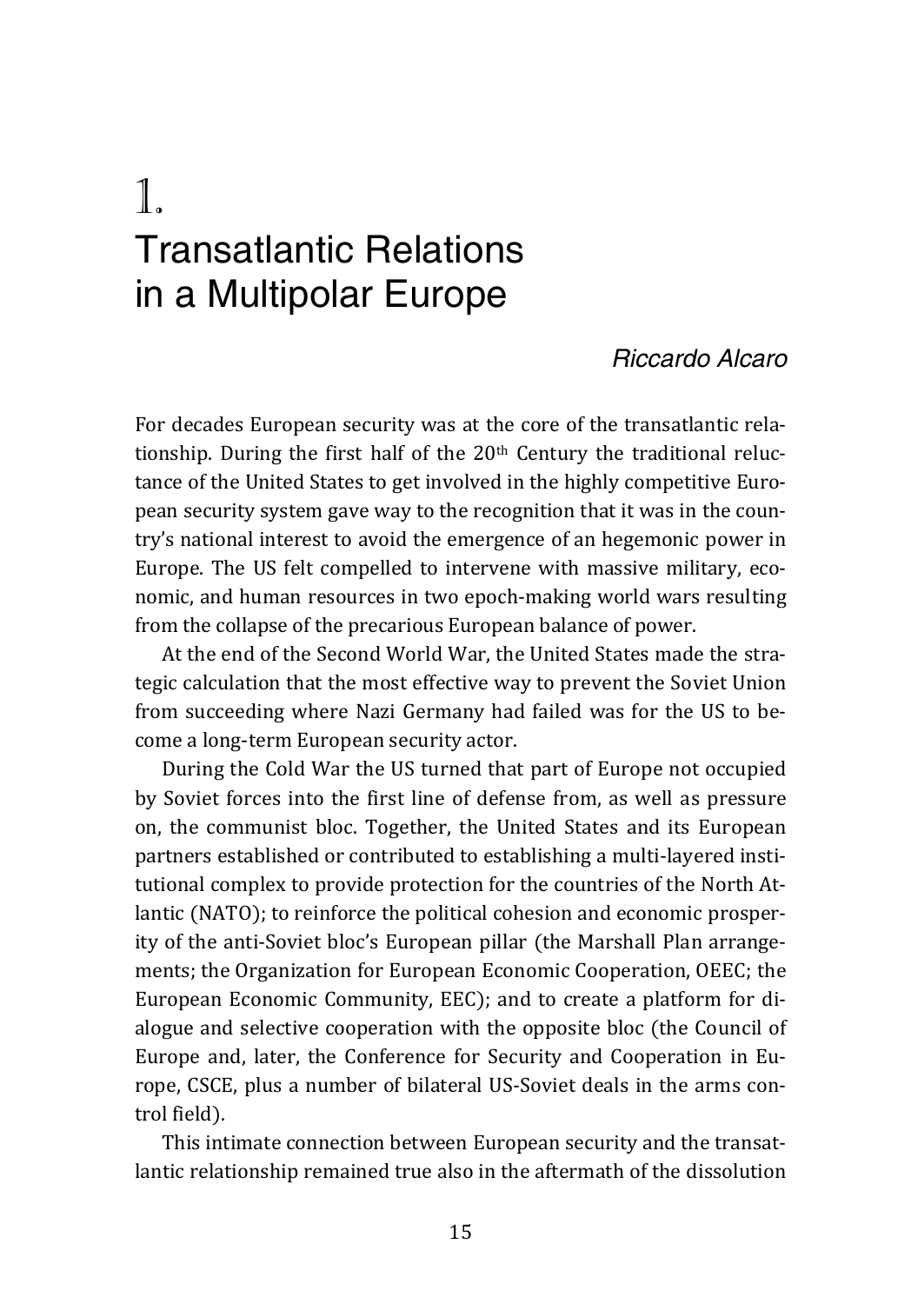of the Warsaw Pact. In the 1990s, facing a an international scenario lacking any rival worthy of the name, the US fell back, almost by default, on a conservative attitude informed by the desire to preserve its newly acquired status of sole superpower. It soon became clear that a secure and stable Europe, comprising a plurality of US allies linked one another by common values and a sense of reciprocal belonging, would provide the United States with greater legitimacy and a wider array of political and economic assets to defend its pre-eminent status. Furthermore, if the US were to take seriously the responsibility descending from its 'victory' against the Soviet bloc, taking care of the defeated camp was to be one of its primary concerns.

This is the ultimate reason why the United States could not neglect the Balkan wars of 1991-95 and 1998-99 as merely European stuff. Its intervention, both as military 'pacifier' (along with NATO) and as a political mediator, confirmed that It remained a key European security actor. US pressure to upgrade the institutional set-up of Europe by turning the CSCE into a full-fledged international organization (OSCE), continuing to negotiate with Russia and other former Soviet republics over arms control agreements, and supporting the transformation of the EEC into a political entity, the European Union, should also be understood as evidence that the United States remained committed to Europe. In strategic terms, the most significant step towards ensuring Europe's long-term stability was the dual enlargement of the EU and NATO to countries once under Soviet rule, which the United States supported more enthusiastically than most of its European partners.

In sum, while no longer the central front in an epochal struggle, Europe remained nonetheless high on the US agenda throughout the 1990s, its security and stability lending more credibility to the vision of benign US global leadership. Consequently, the transatlantic relationship maintained its special place in the United States' and European countries' foreign policies.

This situation started to change in the early years of the 21<sup>st</sup> Century. On the one hand, the United States embarked on a process of adjustment to an international scene characterized by a shift in the economic balance towards once under-performing regions, the rise of new powers, and the emergence of new threats (in particular terrorism and the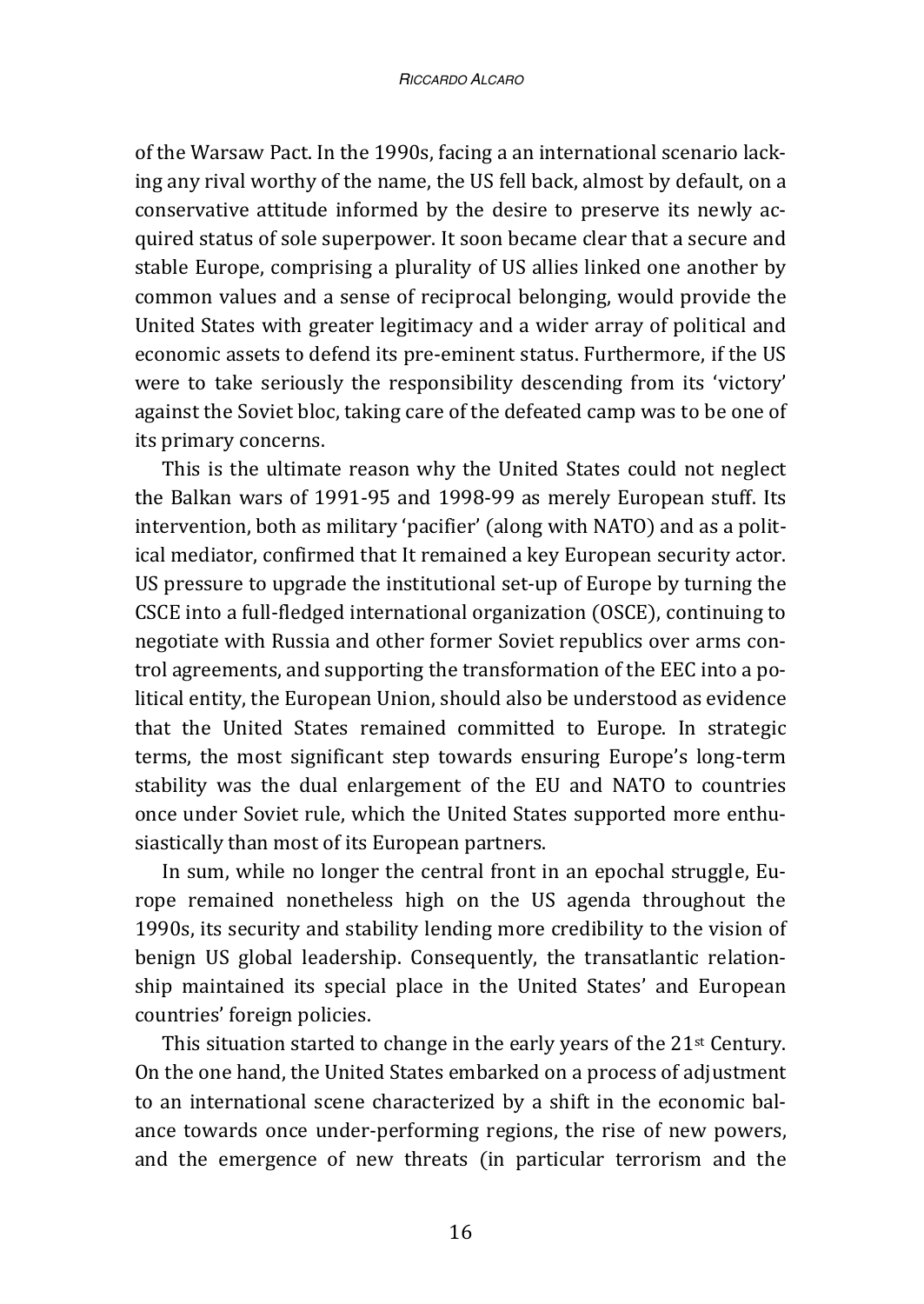spread of weapons of mass destruction), as well as the multiplication of crisis areas that breed those threats. As the US increasingly fixed its eye on regions other than Europe, the transatlantic relationship underwent a process of transformation, in that it relied less on security within Europe and more on problems in the outside world. During George W. Bush Jr.'s presidency, in particular his first term between 2001-2005, the transatlantic relationship was actually downgraded to the willingness of European countries to subscribe to the US foreign policy agenda.

On the other hand, the enlargement of both the EU and NATO seemed to have brought the process of stabilizing Europe to an end, thus relegating Europe to the 'success story' or at least 'job done' list of items. However, since early 2007 the validity of this assessment was put into question by Russia's increasingly tangible dissatisfaction with Europe's post-Cold War political and security outline. During the last years of Vladimir Putin's tenure as president (2000-2008), Russia opposed ever more vehemently a number of US-led initiatives, in particular on European soil (just to mention a few: NATO's planned enlargement to Ukraine and Georgia, Kosovo's independence, Bush's plan to install parts of the US ballistic missile defense system in Eastern Europe). This process culminated in the war waged by Russia against neighboring Georgia in 2008, which was intended as much to rebuild Russia's prestige domestically as to humiliate NATO and force it to re-appreciate Russia as one of Europe's great powers. As clashes with Russia exposed fissures both at the transatlantic and the EU level, it seemed that European security, far from being the glue between the transatlantic partners, had become a bone of contention.

Although the emerging gap between European security and transatlantic cooperation reflects structural changes in both the European and global contexts, there is no irrefutable evidence pointing toward an unstoppable widening of this gap. In fact, since the inauguration of the Barack Obama administration in early 2009, there has been an attempt by the United States and its European partners to rebuild consensus, in particular concerning relations with Russia. Today European security is in a state of flux, and it is still too early to predict how it is going to develop in the mid- to long-term. Nonetheless, it is certainly possible to identify the undercurrents capable of orienting the direction European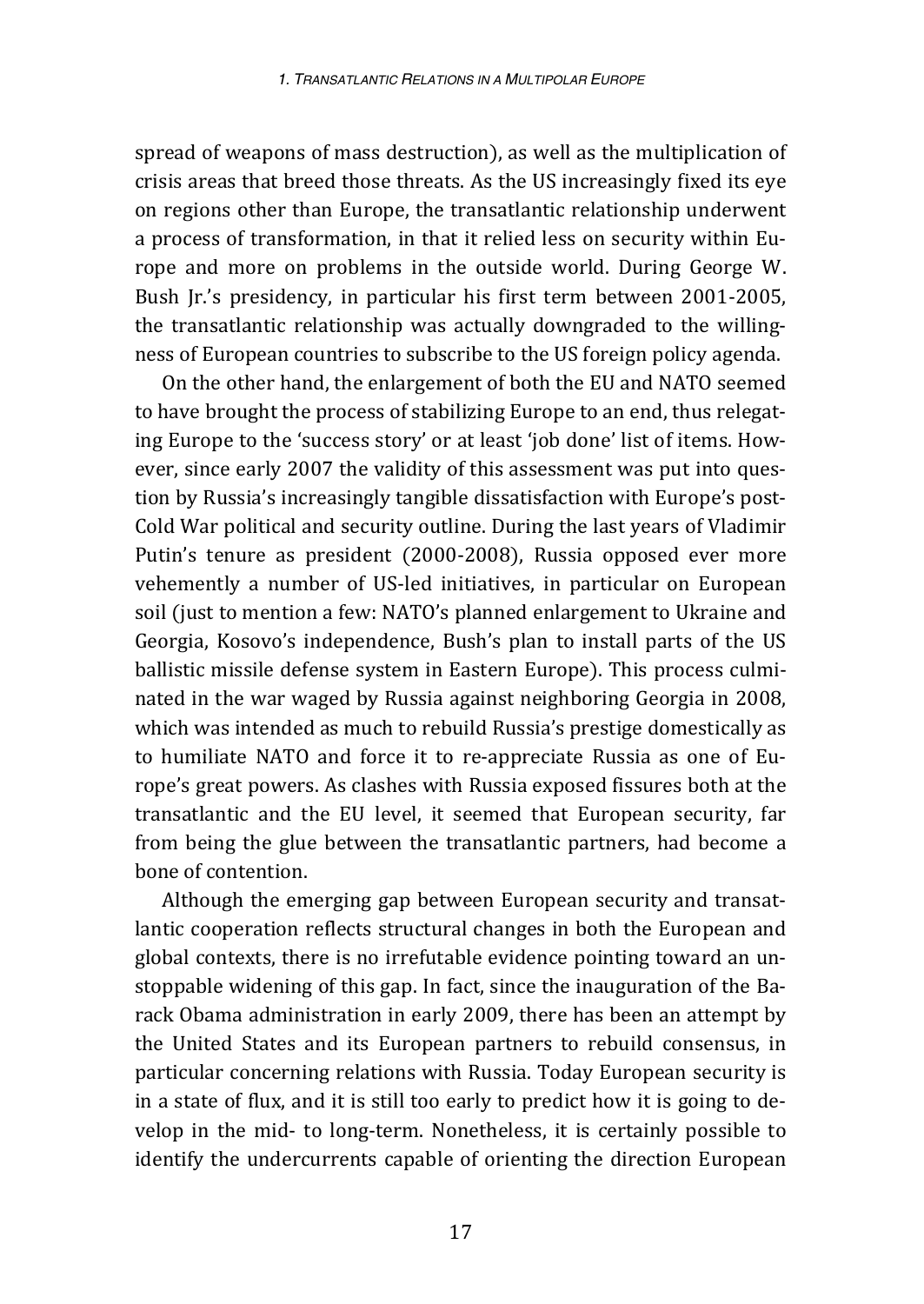security could take. This introduction, and indeed this entire volume, aims at delving deep into such issues.

#### EUROPE'S FRACTURED SECURITY SPACE

Europe is a highly institutionalized security complex. No other region counts so many organizations and sub-regional arrangements performing security tasks: NATO; the EU; the Collective Security Treaty Organization (CSTO, the Russian-led group comprising other six former Soviet republics); $<sup>1</sup>$  the OSCE; the Organization for Democracy and Economic</sup> Development (GUAM, a four-strong body committed to promoting security and prosperity around the Black Sea basin);2 the EU-led Balkans Stabilization and Association Process (SAP). In addition, a number of bilateral and multilateral agreements have been struck as a contribution to the continent's security, such as the Treaty on Conventional Forces in Europe (CFE) and US-Russian arms control deals.

Apart from the sheer number of institutions, it is the nature of some of these organizations that makes Europe's security environment peculiar. NATO and CSTO are military alliances bound by a mutual defense clause (accordingly, an attack against one member must be considered an attack against all members)<sup>3</sup> that conduct regular joint military exercises and have set up a rapid reaction force. NATO has also long established an integrated military command. The EU, for its part, is the most integrated organization of the world, combining elements of intergovernmental and supranational governance (although not in the foreign and defense policy field). With the entry into force of the Lisbon Treaty

<sup>1.</sup> CSTO member states are Armenia, Belarus, Kazakhstan, Kyrgyzstan, Russia, Tajikistan, and Uzbekistan. Founded in 2002, the CSTO is based on the 1992 Treaty of Tashkent.

<sup>2.</sup> GUAM member states are Azerbaijan, Georgia, Moldova, and Ukraine. GUAM was established in 2001.

<sup>3.</sup> In a way closely reminiscent of the Washington Treaty's Art. V, Art. 4 of the Tashkent Treaty binds all member states to provide assistance, including by military means, to the member state under attack.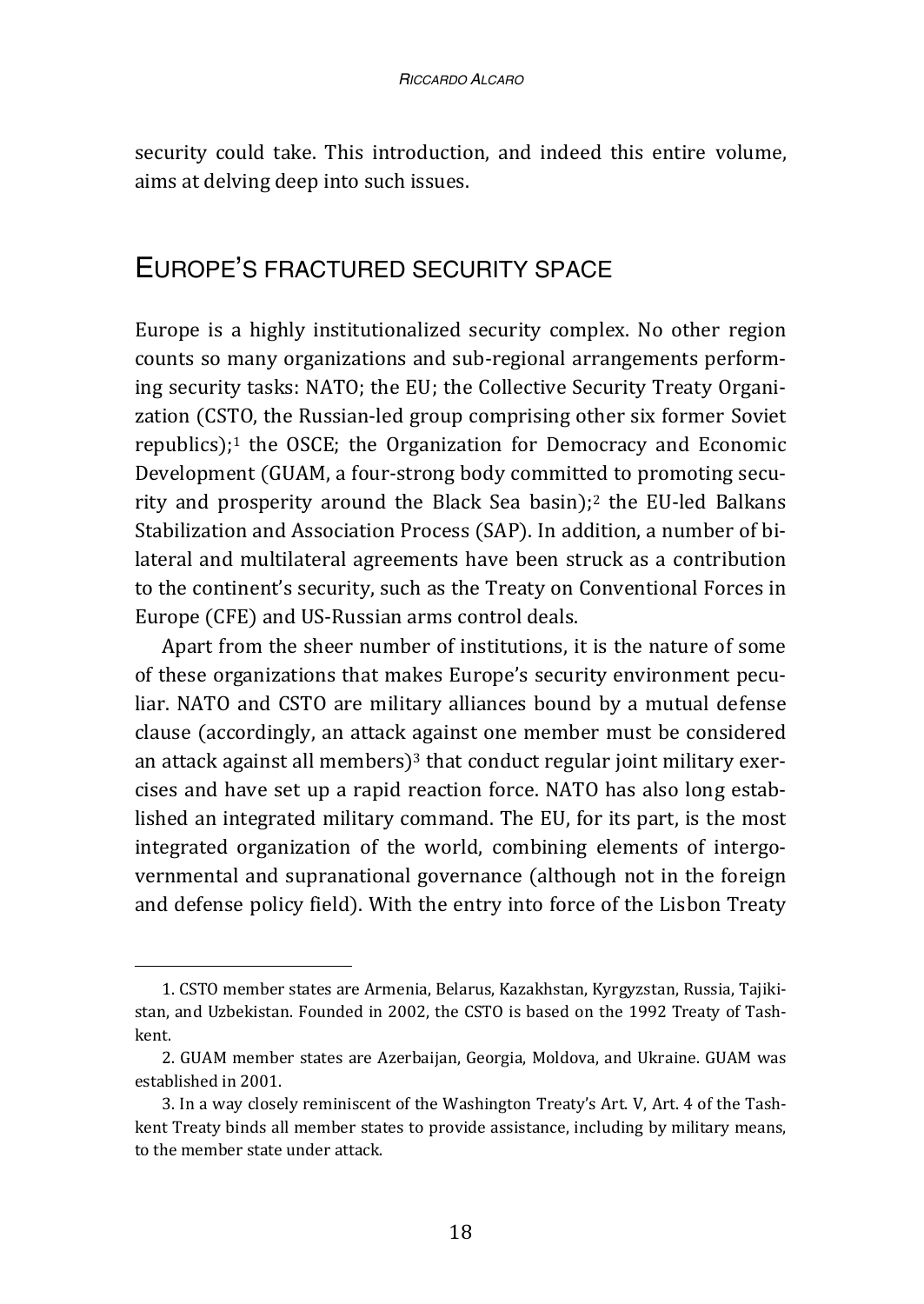a mutual assistance clause, not dissimilar in essence from NATO's Article V on mutual defense, is now valid also for all EU member states.4

Such complexity has contributed to reducing significantly, but not to eliminating altogether, the risk of conflict in Europe. And yet it also reflects a fractured security landscape that resembles an ill-conceived puzzle whose pieces do not fit perfectly. In particular where multilateral bodies are weak, or where territorial disputes have been frozen but not settled (as in Moldova and the Caucasus, and potentially in the Balkans and the Crimean peninsula), undercurrents of conflict and tensions remain. This hinges a great deal on the fact that Europe's multiple security actors have different security sensibilities, needs, and priorities. As a consequence, they often pursue diverging agendas.

# *Multiple actors in the western camp: NATO, the US, and the EU*

NATO is still Europe's main security actor. Not only does the alliance comprise the majority of the continent's countries, but also the most advanced in economic and technological terms. More important, NATO also includes non-European members, one of which – the United States – happens to be the world's mightiest military power by far. Mostly with the urging of the United States, NATO has undergone a process of adjustment to the new threat environment in recent years which has led it to embark on military operations far away from the Euro-Atlantic area as well as on security tasks not related to territorial defense. Two examples are the stabilization and counterinsurgency mission in Afghanistan and the antipiracy mission in the Gulf of Aden.

The alliance has not forgotten its European roots, though. As stated in its recently endorsed new strategic concept, territorial defense, to which regular contingency planning and military exercises contribute essentially, remains at its core. So does the commitment to the vision of a 'Europe whole and free,' significantly evoked in relation to the al-

<sup>4.</sup> Art. 42(7) of the Treaty on the European Union as amended by the Lisbon Treaty.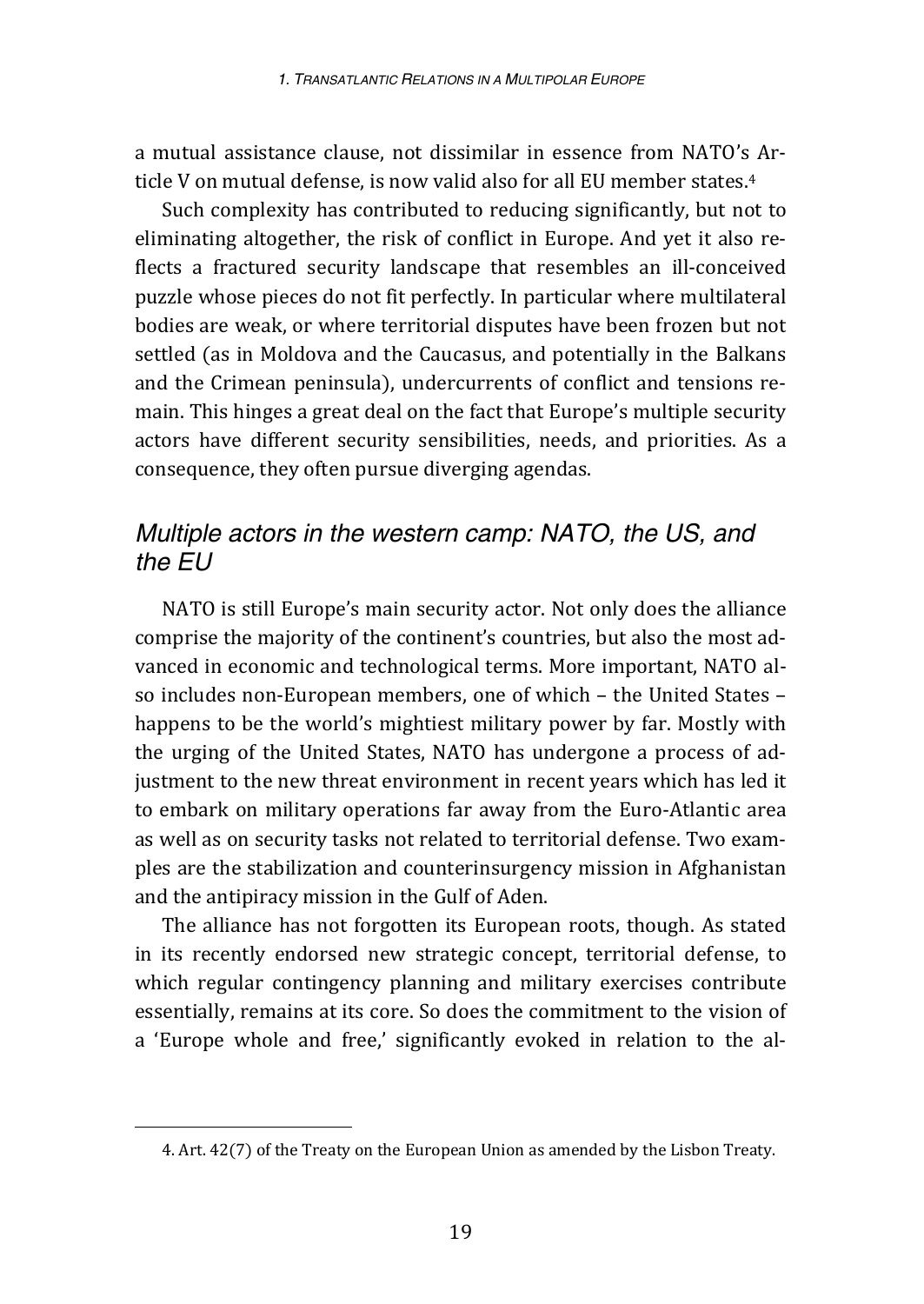liance's open-ended enlargement policy.5 In other words, NATO apparently sees itself not only as the ultimate guarantor of its members' defense, but also, at least potentially, as the guarantor for peace in Europe as a whole. Clearly, other European countries, namely Russia, do not see exactly eye-to-eye with NATO on this.

One peculiarity of NATO is that, in spite of being a mainly European organization, its most influential member, the United States, is from a distant continent. Many, if not most, European NATO member states actually appreciate the alliance precisely because it keeps the US focused on Europe and, as a corollary, on their security. NATO provides a legitimate framework for US military presence in Europe. The alliance's most senior military officer is simultaneously the head of EUCOM, the US military command for Europe, one of the only two US armed forces headquarters located outside the US territory (more precisely in Stuttgart, Germany).6 Thousands of US troops are stationed in a number of US bases and other minor facilities spread across Europe. Five European countries also host US nuclear warheads in the framework of special nuclear-sharing arrangements that constitute NATO's nuclear deterrent.

However, the United States' security role in Europe extends beyond NATO's courtyard, encompassing an entire complex of bilateral relationships that vary considerably in nature, purpose, and intensity. While US security cooperation with its largest NATO allies – Britain, France, Germany, Italy, and Turkey – focuses primarily on areas other than Europe, European security continues to occupy a slot in their list of activities. For instance, Britain, France, Germany, Italy, and the US are all members, along with Russia, of the Contact Group for the Balkans, an ad hoc grouping acting as guarantor of regional peace accords' implementation. The US has also developed bilateral military relations with smaller countries, in particular in central and eastern Europe. Although now ab-

<sup>5.</sup> Active Engagement, Modern Defence. Strategic Concept for the Defence and Security of the Members of the North Atlantic Treaty Organisation, adopted by NATO Heads of State and Government on 19-20 November 2010 in Lisbon. See in particular the Preface and sections on 'Core Tasks and Principles,' 'Defence and Deterrence,' and 'Promoting International Security through Cooperation.'

<sup>6.</sup> The other one, AFRICOM, is also in Europe, and is also near Stuttgart.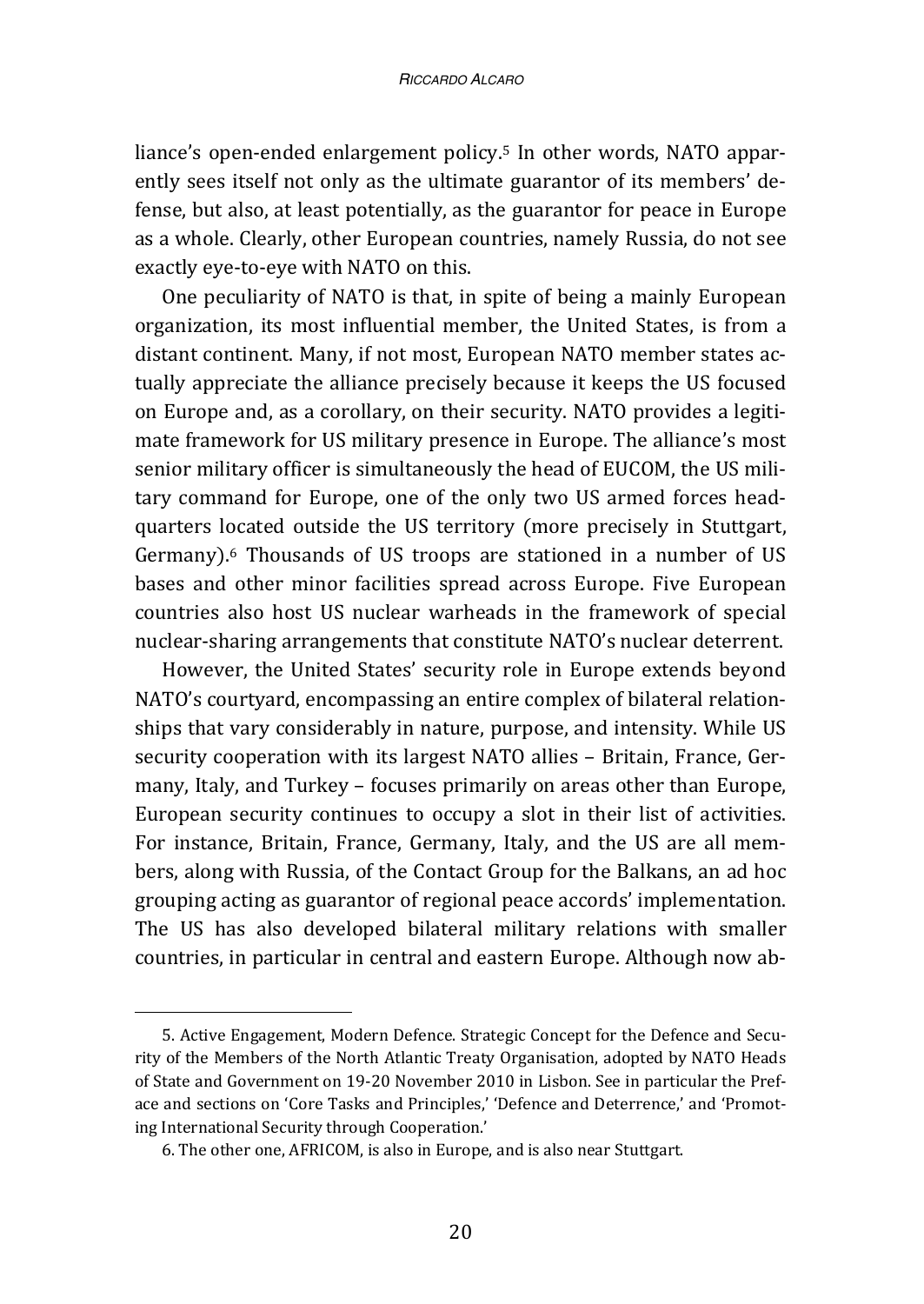orted, Bush's plans to place components of a US-built ballistic missile defense in Poland and the Czech Republic attest to the significance of an autonomous – i.e., separate from NATO – US security role in Europe.

Even more telling in this regard is the US's bilateral relationship with Russia. European security seems to a certain extent to be a function of US-Russia relations. Progress, or lack thereof, on NATO-Russia cooperation agenda, for instance, generally follows periods of warmer or cooler relations between Washington and Moscow. In addition, American and Russian officials negotiate nuclear arms reductions – which affect directly Europe's security since Europe is well within the range of those weapons – on a bilateral basis or, as some European pundits bitterly put it, over the heads of the Europeans. More broadly speaking, the attitude towards Russia of some European countries – in particular the eastern ones – is often a by-product of the US's Russia policy. For countries such as Poland or the Baltic states, chastising Russia – as well as other European countries for being soft on Russia – is politically less expedient if the US is bound on a conciliatory course. Specific national concerns vis- $\frac{\partial z}{\partial r}$  also are consequently emphasized or de-emphasized according to the attitude prevailing in Washington at a given time.

All this however cannot conceal the simple truth that, presently, Europe no longer catches America's attention as in the 1990s. Today, Washington does not see Europe as a security problem and, to the extent that security problems do persist in the Old Continent, it would want the Europeans to be able to manage them autonomously or with the US playing a supporting role only.7 This trend has led pundits and commentators to predict a future withdrawal of the United States from Europe and advance the case for a 'trialogue' comprising the three main actors that geopolitics links one another in this offshoot of the Eurasian continental mass: the EU, Russia, and Turkey.8

Nonetheless, the diminished importance of Europe for the US should not be made automatically equivalent to a diminished importance of the

<sup>7.</sup> See James Goldgeier's chapter in this volume.

<sup>8.</sup> See Ivan Krastev and Mark Leonard (with Dimitar Bechev, Jana Kobzova, and Andrew Wilson), The Spectre of a Multipolar Europe' 'European Council on Foreign Relations Policy Report', October 2010.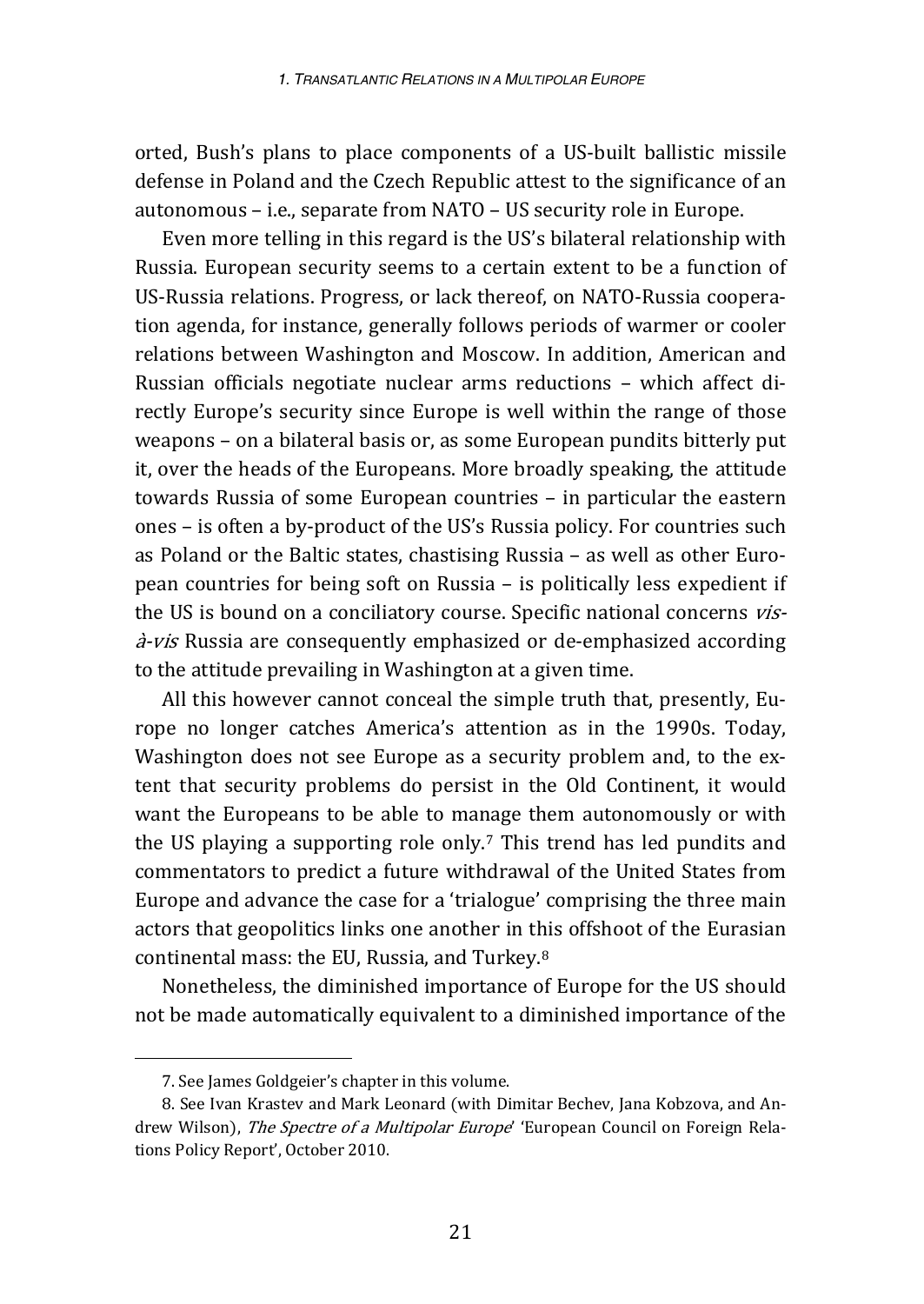US for Europe. While the two processes are inter-related, postulating their identity carries the risk of taking trends for facts, thereby producing unfounded conclusions. In fact, even a reduced US military presence in Europe would not make the United States less relevant to European security. It might be that US strategic planners are today more ready than ever to 'leave Europe to the Europeans,' but not to the extent of renouncing America's ability to influence developments in Europe according to its interest. NATO's relevance might be destined to fade away as time passes by, but as of now there is no evidence pointing to its actual demise, nor is there any reason to believe that US-Russia relations are set to become a secondary issue. If anything, the contrary seems the case. Thus, the United States is likely to be counted among one of Europe's security players still for many years to come.

The European Union is perhaps Europe's most intriguing security actor, and at the same time the most difficult to grasp. This hinges a great deal on the fact that while the EU does perform security tasks and is developing an autonomous military dimension, it contributes to the continent's security mostly through non-military means. Together with NATO, the EU is the most spectacular example in recent history of the ability of countries for centuries divided by rivalry and conflict to establish an area of peace and stability. Unlike NATO, however, the EU has done so by fostering integration in a number of policy areas as much as promotion of common values and norms. A sign of its success is not only that war among its member states has now come to seem unthinkable, but also that none of them, not even the largest members, think of their role in the European context if not as members of the EU.

The stabilizing impact of the European Union is felt also beyond its borders, most notably in countries with a realistic prospect of becoming members. The EU's eastern enlargement in the 2000s contributed decisively to consolidating the democratic stabilization of the candidate countries. Even more telling is the case of the Western Balkans, where tensions have certainly not remained latent since the dissolution of Yugoslavia. The US was crucial in putting an end to the violence in Bosnia and Kosovo, but it is the prospect of EU membership that constitutes the most powerful incentive to avoid conflict among countries or groups within countries torn by countless mutual recriminations. And even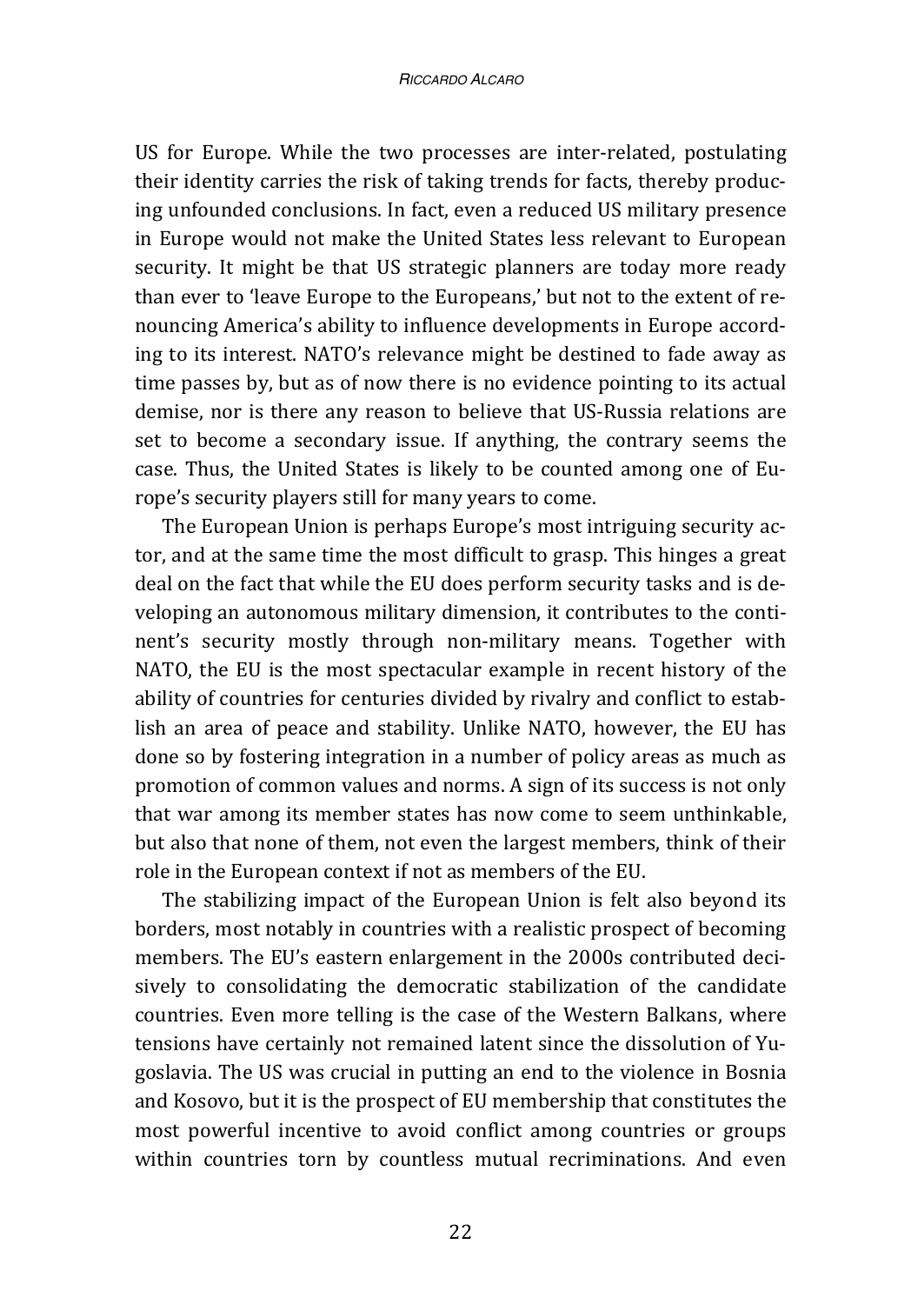where the prospect of accession is vague or non-existent, as is the case with Ukraine, Moldova, or Russia, the vicinity of the European Union and the advantages of being engaged with it both in political and economic terms do have a restraining, albeit limited, effect on destabilizing forces. Finally, the EU is perceived in less antagonistic terms than NATO by countries otherwise suspicious of western intentions and actions, notably Russia or (to a lesser extent) Serbia, and this facilitates detente processes (as it became clear during the 2008 Russia-Georgia war, when Russia accepted the mediation of France, then holder of the EU presidency). Accordingly, the importance of the Union's political and economic role for Europe's security cannot be exaggerated.

Against this backdrop, the weakness of the Common Security and Defense Policy (CSDP), the EU's civilian-military capacity, is a source of frustration and growing delusion for many observers.9 Not only do standard defense tasks remain outside the CSDP framework, but even crisis management, ostensibly the CSDP's rationale, is mainly performed in post-conflict situations, i.e. when security conditions seem no longer to be as critical as to raise concerns about the possibility of large-scale outbreaks of violence. Even the EU's largest military mission ever, EUFOR Althea in Bosnia and Herzegovina (which counted 7,000 troops at its onset in December 2004), was basically a follow-up of a NATO force that had guaranteed against the risk of violence for almost nine years. Furthermore, Althea itself has relied on NATO's planning capacity, in keeping with the 2003 Berlin Plus agreement regulating EU-NATO military cooperation. To a lesser degree, the same process of supervised transfer of responsibility between the two organizations happened between 2001 and 2003 in Macedonia, where an EU military mission replaced a NATO force only once security conditions were judged sufficiently stable. That CSDP, in military terms, is just a supplementary crisis management tool is further attested to by the decision by US and European leaders to maintain NATO control over the security of Kosovo after the latter's declaration of independence from Serbia in early 2008.

<sup>9.</sup> Anand Menon's chapter in this volume draws a dark picture of CSDP.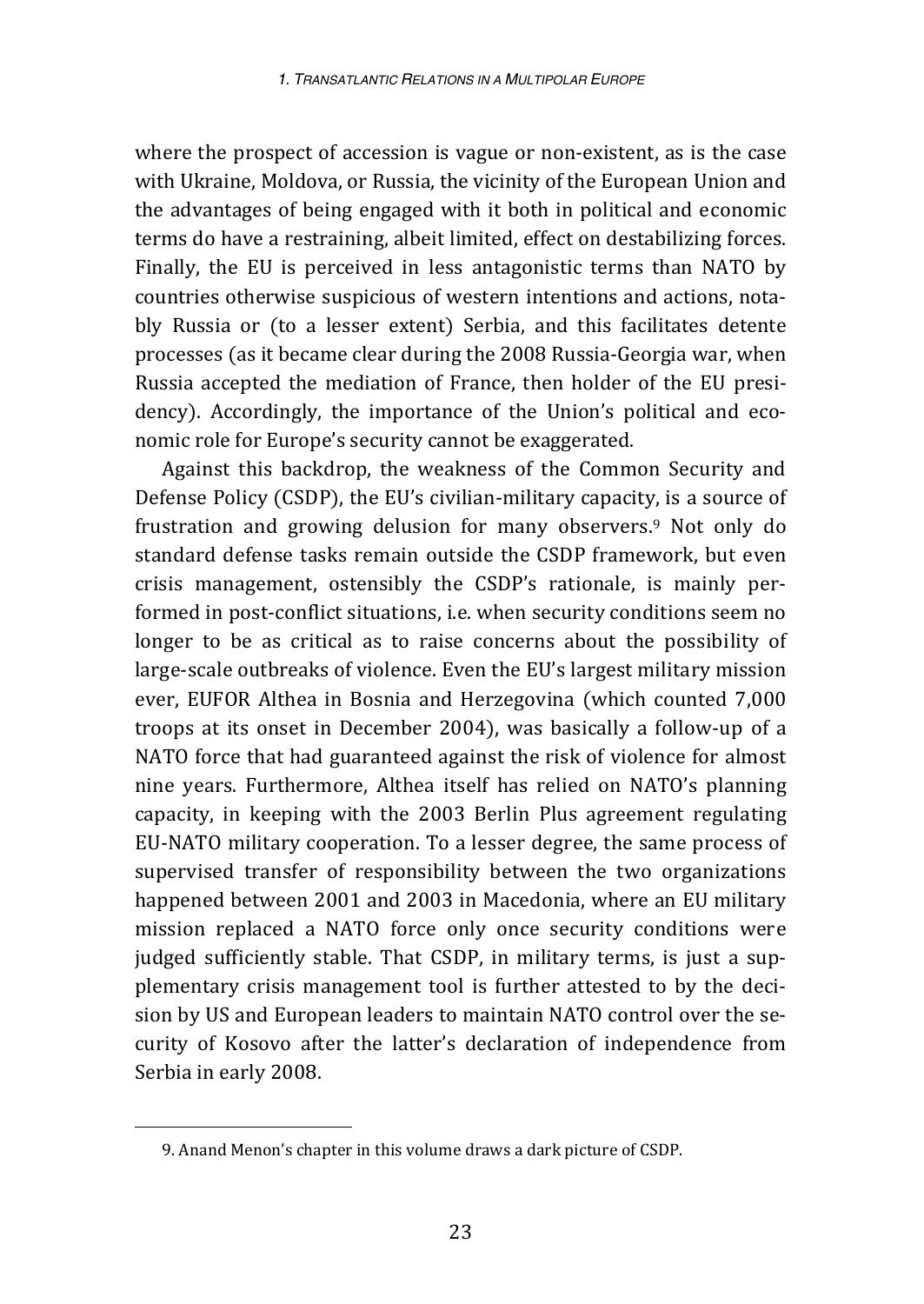The Lisbon Treaty contains a legal mechanism allowing for the greater military integration of like-minded EU member states, but so far 'permanent structured cooperation' (as this complex, if not cumbersome, legal device is called) has remained untested. Tellingly, when faced with the daunting prospect of ensuring the sustainability and effectiveness of their military capabilities in times of severe budget constraints, France and Britain, the EU's largest military powers, opted for a bilateral arrangement.

Striking a more positive tone, some point to the fact that CSDP at least fosters greater integration of European defense markets – which is clearly a sine qua non for a credible autonomous defense capacity – while others recall that CSDP has presided over the development of civilian crisis management assets on an unprecedented scale.10 Such considerations certainly ought to qualify too a severe judgment of CSDP, but the fact remains that the EU's hard security role in Europe is ways below its potential.

The reason for this is manifold. Defense still retains a sacred aura of national sovereignty, and EU member states tend to safeguard their right to take decisions in this area jealously. Furthermore, apart from Britain and France, European countries have a poor military investment record, and consequently their capabilities are often not up to the task.

More broadly speaking, the European Union's hard security profile ultimately depends on the existence of NATO. The presence in Europe of an organization in which the mightiest military power on the planet is involved on the basis of a collective defense clause greatly reduces the appeal of turning the EU into a full-fledged defense actor. After all, to do so EU member states would have to devolve a considerably larger amount of money to develop military capabilities that in any case would hardly match the technological standards of US equivalents. In other words, the modesty of the European Union's hard security role is deeply intertwined with the United States being a prominent security player in Europe.

<sup>10.</sup> See, among others, Ettore Greco, Nicoletta Pirozzi and Stefano Silvestri eds., EU Crisis Management: Institutions and Capabilities in the Making, IAI Quaderni English Series 19, November 2010 (http://www.iai.it/content.asp?langid=1&contentid=618).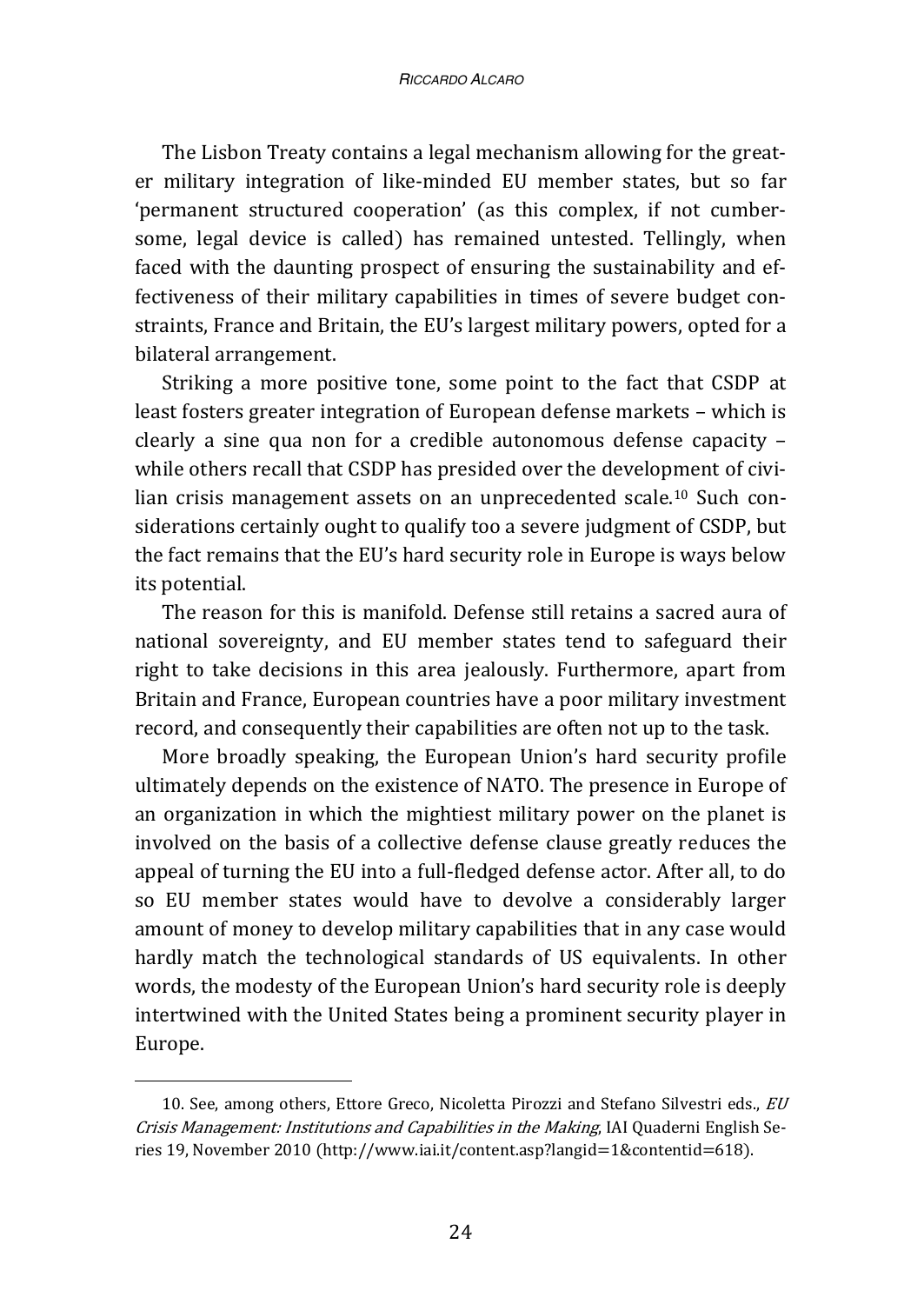#### *Russia's multiple approach*

Viewed from any of countries lying beyond the EU's and NATO's borders, Europe's security and problems related to it seem quite different from what they look like to western eyes. Nowhere is this more true than in Moscow. Russia's vision for Europe's security is distinct from the West's, in particular as far as NATO is concerned. The Kremlin's narrative on European security is imbued with resentment at NATO's subterranean 'grand vision' for Europe, according to which the dream of a Europe finally whole and free could become reality if the perimeter of the alliance were extended to the entire continent. In Russia's eyes, NATO is the bearer of strategic and security interests that contrast with its own, and Moscow retains that differences can only be manageable if its security interests are taken in due account.

Russia boasts its exceptionality with respect to the West also in terms of political values, and insists on its right to follow a distinct path of political development. In fact, Russia's power system, in which the maintenance of elements of western-like democracy seems to be functional to the consolidation of an authoritarian inner-core structure, raises the question of whether Russia's clashes with the West reflect domestic politics rather than geopolitical reality. Undoubtedly, the antagonism towards the West, and in particular the United States, has been brandished by Russian leaders as a useful consensus-gathering political tool. As mentioned previously, former President Putin was especially keen on antagonizing the United States. Nonetheless, describing Russia's position as merely antagonistic would be inaccurate. In the last twenty years, Russia's leaders have proved to be able to articulate their approach to Europe's security according to different patterns. Even though it is hard to trace such patterns back to a unitary, consistent strategic design, the fact that Russia has followed different lines of conduct confirms that its leadership is anything but fixed on an unsophisticated assessment of the problems of Europe's security. The last two years – that is, since Dmitry Medvedev became president (and Putin prime minister) – provide evidence of this.

Russia certainly pursues the revisionist goal of re-framing Europe's security architecture in a manner that more closely reflects its prefe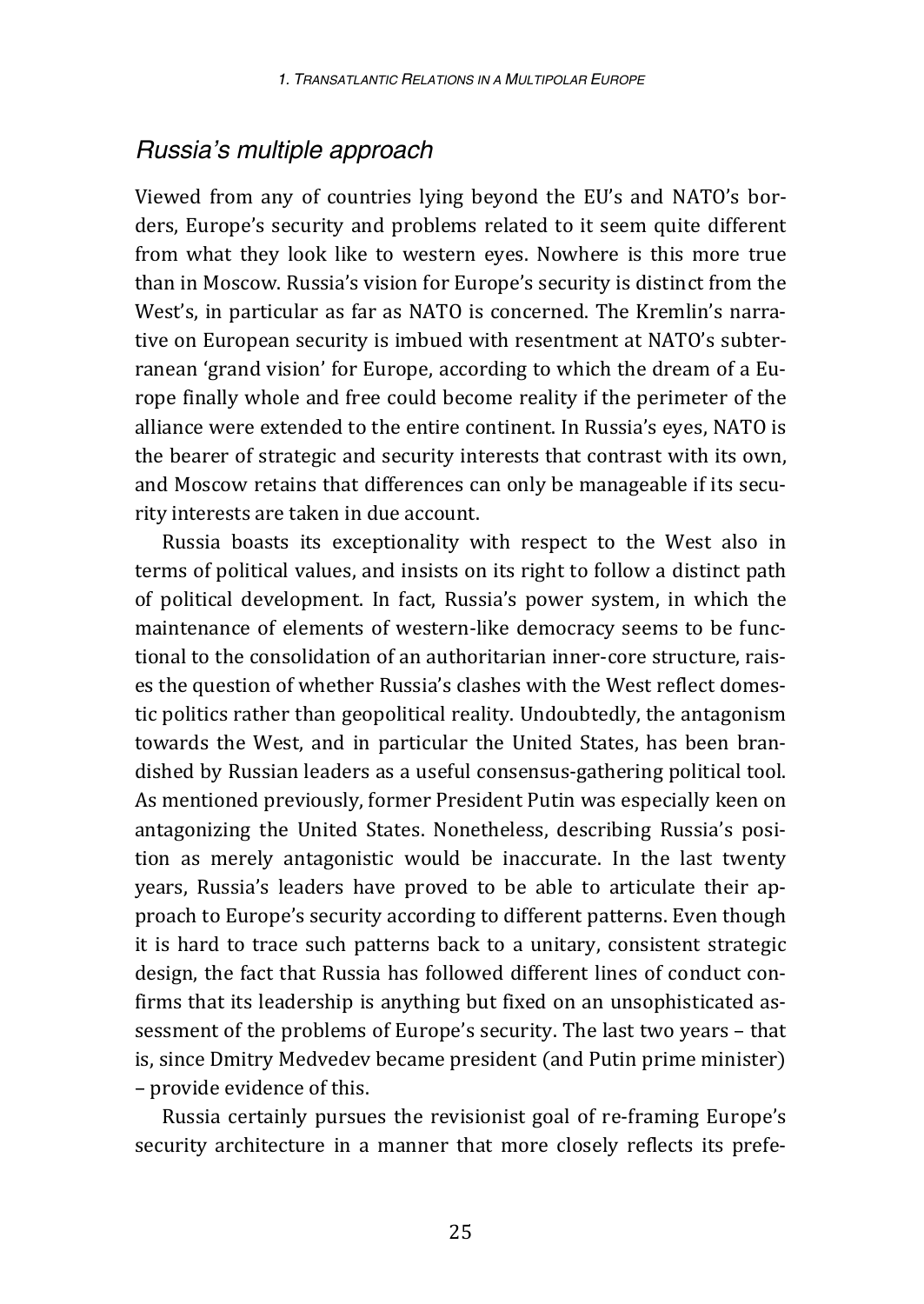rences. The Russian leadership feels that post-Cold War political and security arrangements in Europe have produced no or little benefit for Russia itself. Not everybody in Russia may actually buy the argument that western initiatives such as NATO's eastern enlargement were deliberately aimed at 'encircling' it, but certainly they have been a source of concern for Russia's security and military establishment. Such concerns have been translated into a number of specific political demands that fill Russia's packed *cahiers de doleance*: opposition to NATO's enlargement, to the stabilization of the Balkans in western terms, to the deployment of US military assets in central and eastern European countries, to the transformation of the OSCE into a sort of European human rights and democracy agency, and to the expansion of western influence in the former Soviet space, which Russia considers, in President Medvedev's own words, a sphere of 'privileged interest.'11

On the other hand, Russia's leadership realizes that its revisionist goals cannot be pursued only by antagonizing NATO and the US, and that in many respects a more cooperative approach can bear more fruits than inflammatory rhetoric or the use of coercive means. This kind of strategic calculus has surfaced time and again since the collapse of the USSR, including recently. In part, former President Putin's ever more assertive stance towards the West could be ascribed to his frustration at having gained little or no advantage for Russia from his outspoken support for the US following the September 11th, 2001, terrorist attacks. Today Russia can reasonably conclude that it has successfully resisted the US-led western initiative it feared the most, notably NATO's enlargement to Ukraine (by way of political influence on the Russialeaning sections of Ukraine's establishment) and Georgia (by way of arms). The Georgia war, in particular, has demonstrated that Russia does have a comparative advantage with regard to the West, since neither the US nor the EU seem willing to put reversal of Russia's actions in the Caucasus ahead of the pursuit of other priorities to which Moscow's contribution is essential: curbing Iran's nuclear program, reducing nuc-

<sup>11.</sup> For a bleak assessment of the prospect for a genuine West-Russia rapprochement, see Arthur Rachwald's chapter in this volume.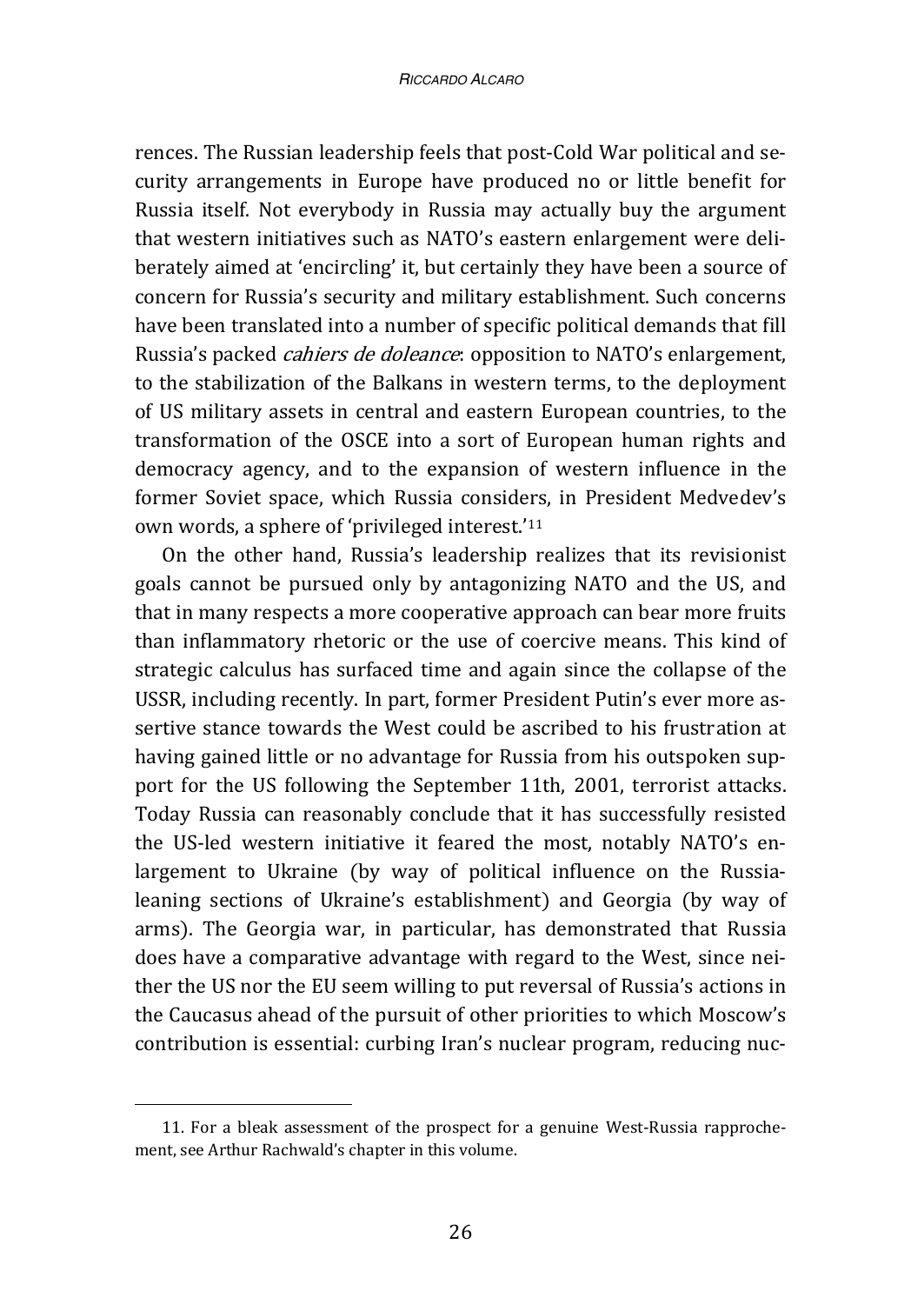lear arms, securing EU energy supplies (a good part of which originates from Russia), just to mention a few. Indeed Moscow's cooperation on these issues is tantamount to a powerful disincentive for the transatlantic partners to bring up again initiatives the Russians oppose.

More generally, one should count on the fact that Russia has its own, strong interest in stabilizing relations with both the EU and the US. Russia cannot afford alienating the EU, with which it engages on a number of fronts, ranging from energy to trade to visa regimes. Recently, Moscow has refrained from exacerbating intra-EU divisions, a tactic it repeatedly resorted to by putting a friendly face on its relations with continental Europe's largest members while treating countries once under Soviet rule with contempt. Similarly, Russia has much to gain from partnering with the United States, not least because Russia shares many of the issues of US concern – Afghanistan's pacification, Iran's opaque nuclear ambitions, Islamist-rooted terrorist networks, drug trafficking, organized crime.12

Russia's leaders might therefore have concluded that their revisionist agenda concerning Europe can become a matter of dialogue and negotiation, instead of contention, with the EU and the US. Whether this approach reflects a strategic shift from confrontation to cooperation, or whether Russia's leadership has only become more sophisticated in balancing assertiveness with cooperation, remains an open question. In fact, the latter option fits well in the picture of a Russian security establishment in which short-term opportunism and political pragmatism coexist with the legacy of deeply-rooted anti-western sentiments and a sense of Russian exceptionalism. After all, Russia likes to depict itself as one of the vertices of the world's emerging multipolar structure, and as such aims to both establish equal footing-based relations with other great powers or 'poles' and ensure the widest margin of autonomy to its international action.13

<sup>12.</sup> Oksana Antonenko's chapter in this volume provides an insightful analysis of Russia's recent 'conversion' to a more cooperative attitude.

<sup>13.</sup> Arkady Moshes' chapter in this volume generally follows this line of interpretation.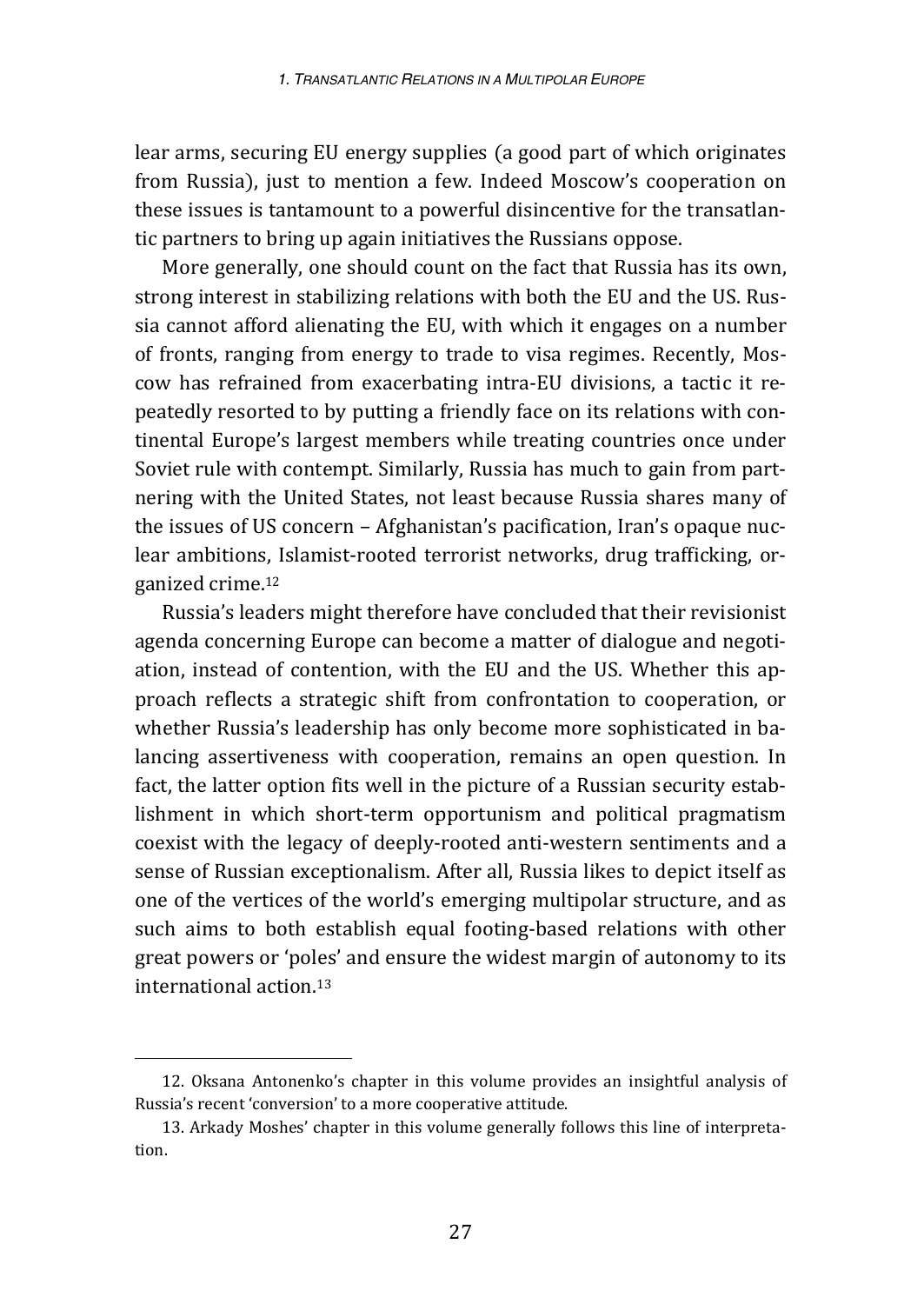This sense of 'strategic solitude,' as it has been effectively defined,<sup>14</sup> helps explain Russia's oscillating approach towards the West, in particular as far as Europe's political-security system is concerned. Whereas cooperation, even with rivals, on major global issues may well fall into the expected behavior of one of the world's 'poles', Europe's security configuration is instrumental in securing Russia's great power status.

Since the US-championed 'reset' policy was launched two years ago, Moscow has agreed to more incisive action to curb Iran's nuclear program, allowed military supplies to transit its territory and airspace to reach the NATO-led mission in Afghanistan, and struck the most significant nuclear arms control treaty with the United States in a generation, New START.

Progress on European issues however has been much more limited. While Russia has welcomed NATO's decision to resume formal relations (interrupted after the Georgia war) and has adopted a wait-and-see approach towards the new US plan for a missile shield in Europe, and while it has agreed to the EU's umpteenth flagship initiative towards Russia – the so-called 'modernization partnership' – it continues to see Europe's security through different lenses. Opposition to NATO enlargement is no weaker than in the past, Kosovo's independence has not been recognized, the OSCE's democracy monitoring role continues to be contested, and arms control arrangements, in particular the Conventional Forces in Europe treaty, which Russia suspended in 2007, remain hostage to the Russia-Western rift over the future of former Soviet republics in East Europe and the Caucasus.

# *Multiple actors, multiple approaches: East Europe and the South Caucasus*

The region extending from NATO/EU borders to Russia is usually described as a gray zone of multiple and complex countries characterized by latent instability. In spite of their huge differences, all states in this

<sup>14.</sup> By French international relations scholar Thomas Gomart, "Russia Alone Forever? The Kremlin's Strategic Solitude", Politque étrangère special issue, World Policy Conference, 2008, p. 23-33. Quoted in Moshes' chapter.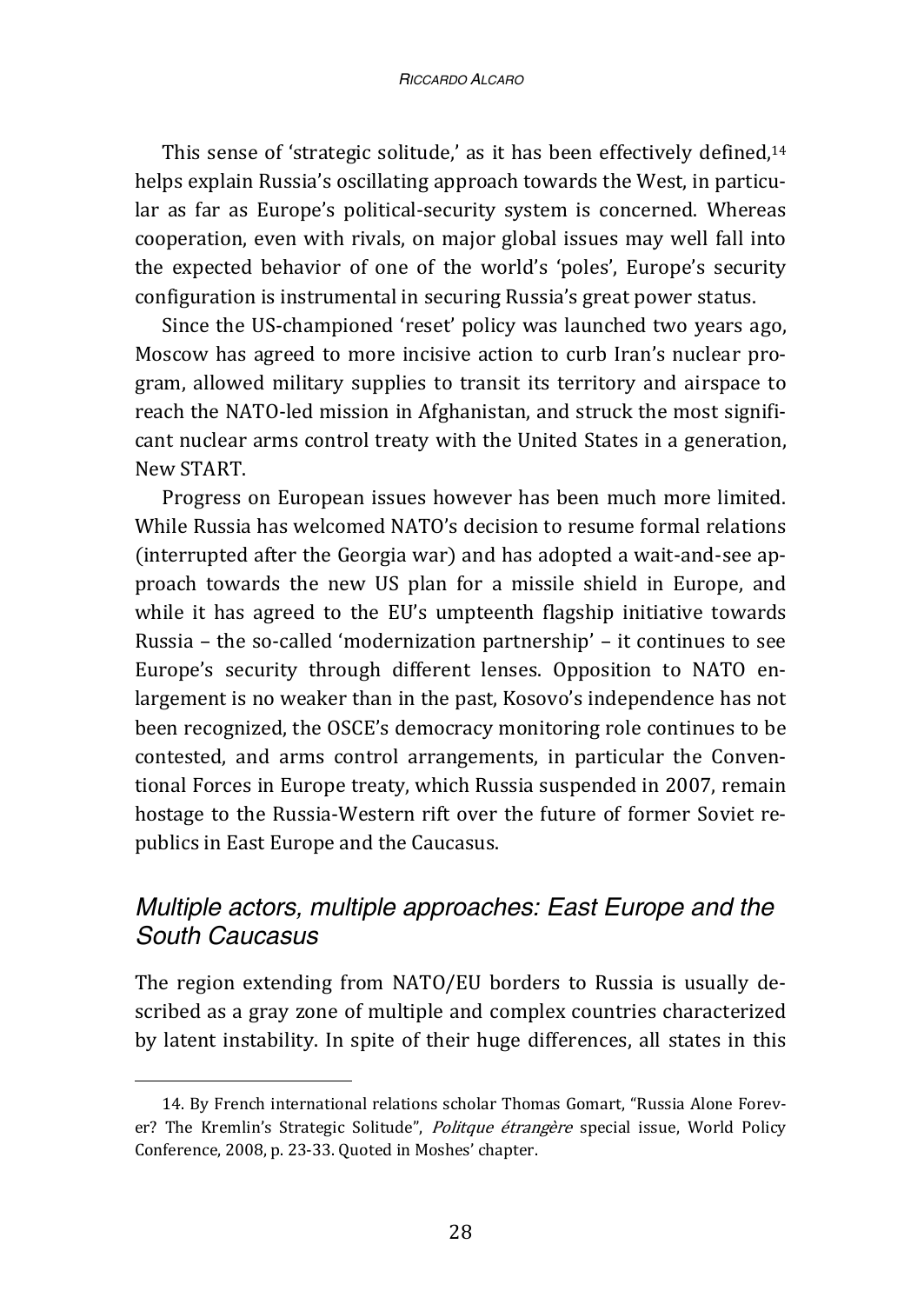'land in-between' – in which South Caucasus countries are included by virtue of geopolitics rather than geography – present some common traits. In various forms, they all suffer from structural weaknesses, spanning political instability, frailty of the rule of law, economic volatility, divisions among domestic constituents (often along ethnic lines). Some of them also have unsolved disputes with separatist entities – Abkhazia and South Ossetia in Georgia, Transnistria in Moldova, Nagorno-Karabakh in Azerbaijan – that great powers or neighboring states tend to exploit to their advantage.

According to the conventional wisdom, this region is the theatre of a struggle for influence between Russia on the one hand and the EU and the US/NATO on the other hand. Undoubtedly, EU, US, and Russian interests seem difficult to reconcile here, to the extent that countries in this region are often classified according to their presumed political allegiance along a spectrum whose two ends are the staunchly pro-US Georgia and the Russia-leaning Belarus. Nevertheless, the real picture is much more complex.

To begin with, the struggle for influence is not limited to the EU, the US or Russia. Turkey is at least as important for the countries in the South Caucasus, and is also a regular interlocutor of Ukraine over Black Sea matters; Azerbaijan has established links with neighboring Iran; and in the last few years the governments of Belarus and Moldova have benefited from China's notoriously loose lending policy, attesting to the growing ability of Beijing to play on a global scale.

Furthermore, regional countries have been learning to adapt to their unfriendly environment. The ruling elites of these countries have come to appreciate the merits of an independent – i.e. de-linked from a standing allegiance to one single foreign power – political course, insofar as they see in this a way to preserve their privileges or power position. Depending on the country's domestic power structure and political and economic resources, the nature of such oscillations varies significantly. When it comes to authoritarian regimes, like the Belarusian or the Azeri, it often takes the form of unscrupulous free-riding, including forms of blackmails: an example is Belarus' threat to cut electricity to the Russian enclave of Kaliningrad to get lower energy tariffs; another is Azerbaijan's recurrent threat to divert energy exports to Russia, which is a way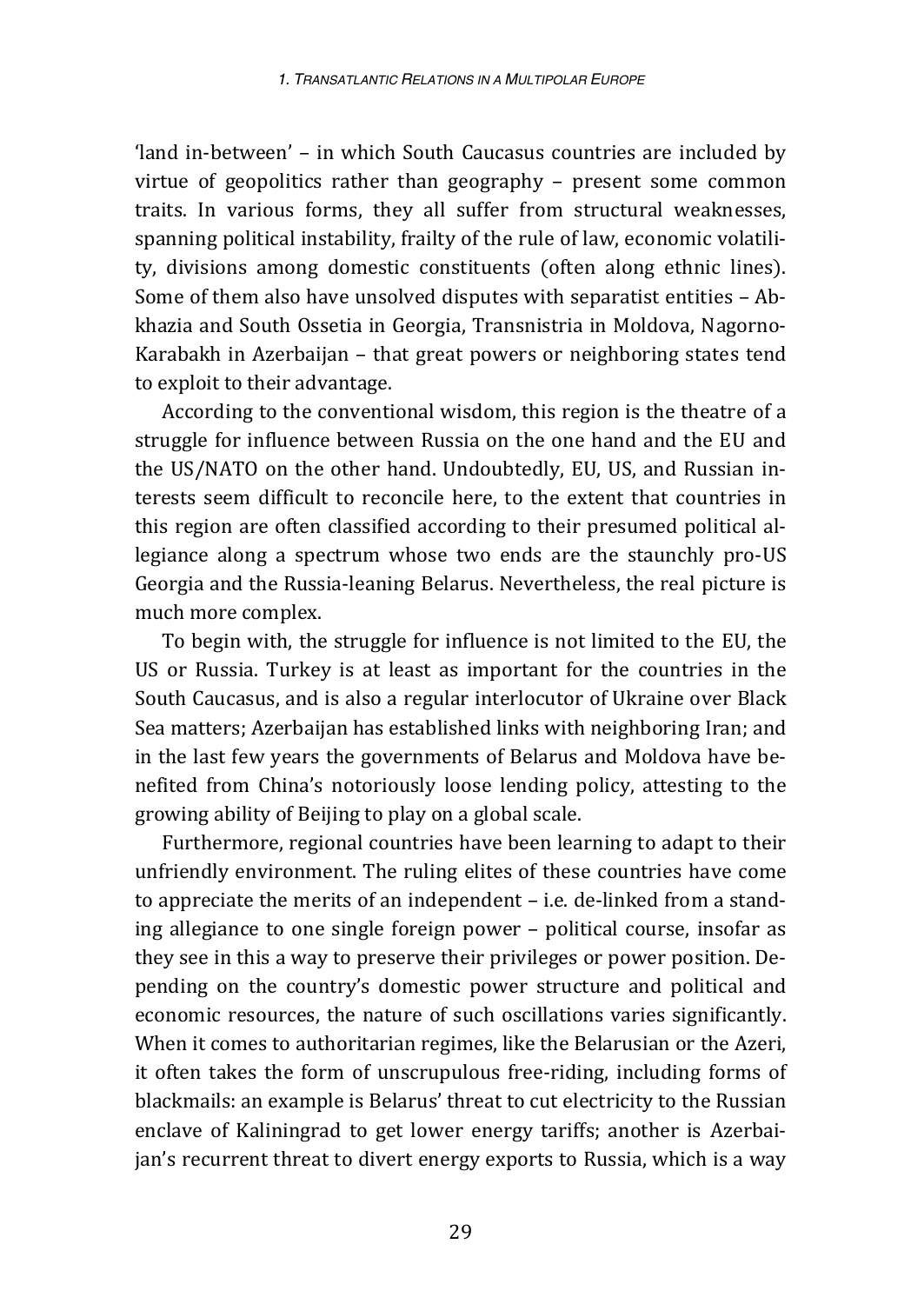to both gain credit in Moscow and get more favorable terms in energy deals with the EU. In other cases, such as Moldova, the ability to perform political acrobatics is a matter of survival for any government in power. In still other instances, the elites have chosen instead to use their unconditional support for a foreign power to aggressively pursue their own goals, thereby gaining greater influence on their patron than the size and importance of their country would allow for. The way tiny Georgia was able to get US President Bush's ear on its request for NATO membership is a good case in point.

At any rate, the end result points in a similar direction: East European and South Caucasian countries cannot only be seen as the passive object of the policies of foreign powers. They are also able, within certain limits, to influence those powers and even to play them off against one another. Neither buffers between, nor standing partners of, the big players, the countries of Eastern Europe and the Caucasus oscillate between free-riders and balancers. They bear therefore no vision of Europe as a single security space.15

# EUROPE'S MULTIPOLAR STRUCTURE AND THE US ROLE IN IT

In part, the reason for the inefficacy of Europe's security system to bring peace and long-term stability to all of Europe lies in the system itself. Most of it is a legacy from a bipolar world. The transformation processes that bodies such as NATO or the OSCE have undergone since 1991 have not gone so far as to convince a number of countries on the losing side of the Cold War, most notably Russia, that they are beneficial to them too. The CSTO may not be represented as a new Warsaw Pact, and yet its main rationale is not a vision of a secure Europe (not least

<sup>15.</sup> Andrew Wilson, "The Rise of the 'New Titoism'", Current History, vol. 109, no. 729, October 2010, pp. 295-300 provides an insightful and provocative analysis of the 'independent' political courses followed by East European and South Caucasian countries, as well as of their role as 'balancers' rather than buffers.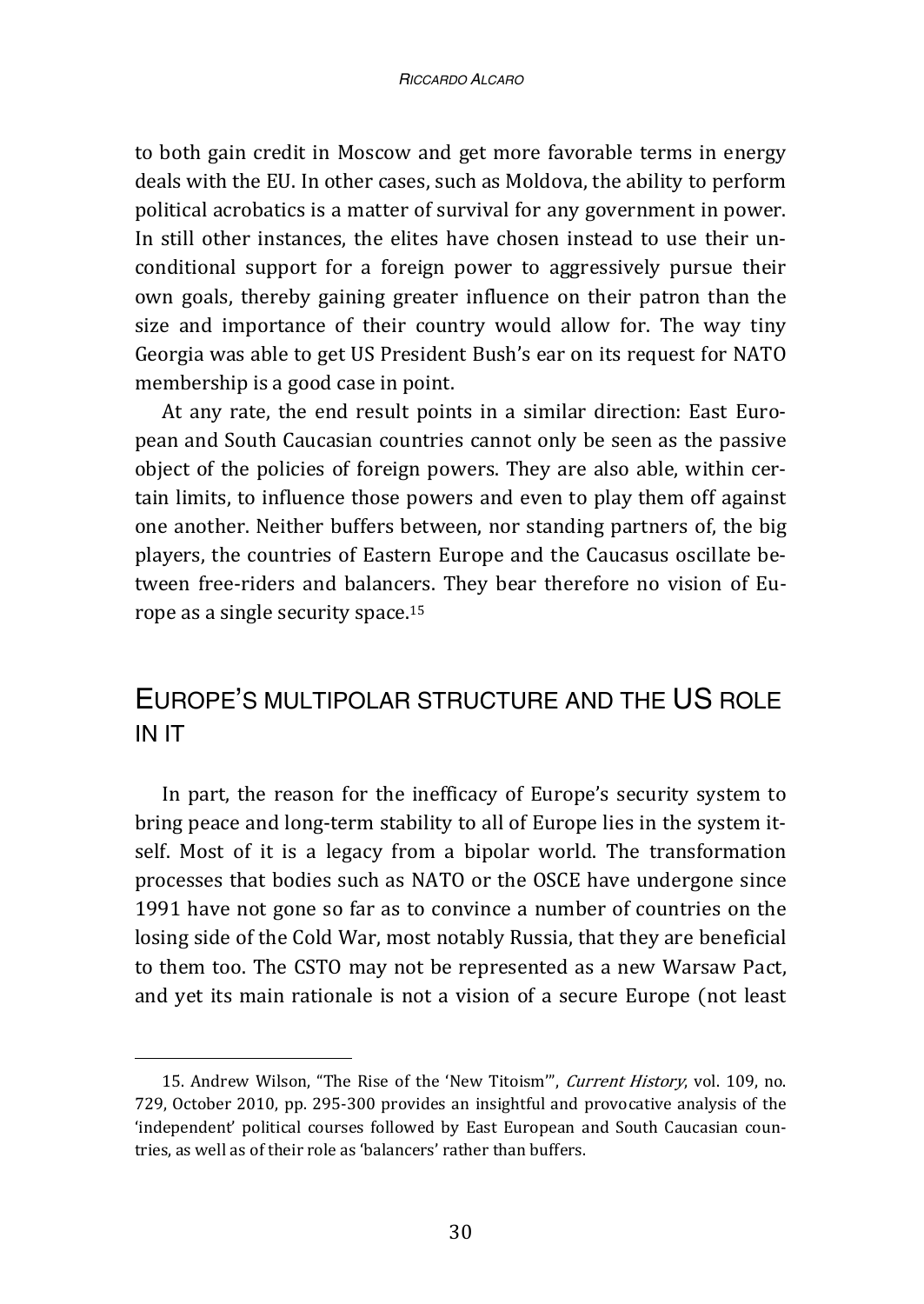because the CSTO is more Eurasian than European), but rather the attempt by Russia to secure its influence over much of the former Soviet space. In this sense, the creation of the CSTO reflects a 'bloc' logic that closely resembles the Cold War logic.

NATO's credibility is challenged also from within.16 The alliance's attempts to re-frame its role according to the new threat environment attest to the never-ending, energy-consuming internal negotiation over what threat should be accorded priority – whether, for instance, Russia should be considered as an unfriendly power to provide against (including by enlarging NATO further east) or as a difficult but indispensable partner in tackling threats such as terrorism, WMD proliferation, or regional crises. Besides, several European countries feel uncomfortable with the level of influence on European affairs that NATO grants the United States. After all, NATO is the main reason why Europe's only truly post-Cold War institution, the European Union, under-performs in the security and defense field.

The OSCE is beset by a similar imbalance, in that its members strongly disagree as to what it should or should not do. This lack of internal credibility explains why, in spite of the commendable job the OSCE has done in monitoring democratic progress in Europe, it has been unable to replicate the success of its predecessor, the CSCE. Back in the 1970s, NATO and the Warsaw Pact used the CSCE as an instrument of reciprocal recognition and to advance cooperation on single dossiers, a task that today's OSCE performs only marginally. Currently, the OSCE's role seems to have become to monitor how well some central and eastern European countries align with/uphold western political standards. This role however implies a qualitative difference among its members that not all are ready to tolerate.

No-one in Europe is unaware that this institutional set-up needs a fresh coat of paint. The consensus, however, does not go much farther. Russia, in keeping with its revisionist party role, aims at a new European Security Treaty encompassing all states from the Atlantic to the Urals. The draft treaty posted on President Medvedev's website has however

<sup>16.</sup> See Ulrike Guérot's chapter in this volume.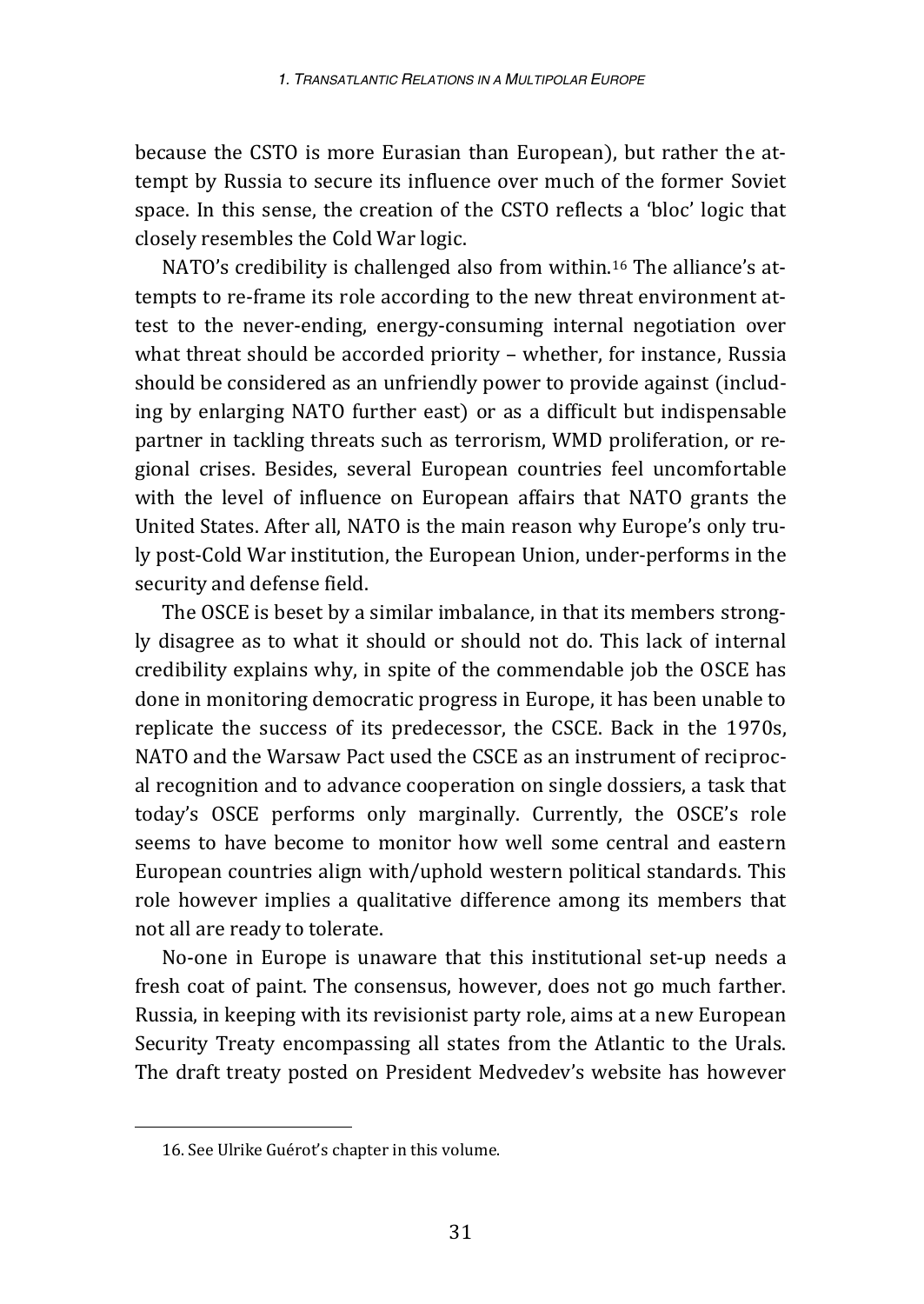met with little enthusiasm outside Russia. In particular, the fact that the text's wording is crafted so as to give treaty parties a sort of veto power over one another's decisions has raised suspicions about whether Russia's ultimate goal is to advance its claims rather than set shared, Europe-wide goals. While welcoming the proposal as a sign of openness on the part of the Kremlin, the West has de facto buried it by inserting it into the agenda of the OSCE Corfu process, a diplomatic venue where European security issues are discussed but not agreed upon.

At the end of the day, none of the abovementioned difficulties is serious enough to western eyes to warrant calls for a new legal foundation for European security. Europe's outdated institutional complex may be the source of persisting tensions, but it still provides a rock-solid insurance against the threat of major interstate conflict. As such, for most if not all NATO and EU member states it is still better than any other proposed alternatives (e.g. a new European Security Treaty, or a triangle between the EU, Russia, and Turkey).

#### *The risks of a multipolar Europe*

In mapping Europe's power constellation, the role of the United States emerges as the single most important variable. Indeed, it is striking to see to what extent the possibility of redrawing Europe's security institutions is made dependent on the US role being preserved, enhanced, or curbed. Revisionist Russia views it as quasi-hegemonic and wants it reined in. Most European NATO member states consider the US role as crucial to their security and consequently want Washington to remain committed to Europe. Countries in Eastern Europe and the South Caucasus are often busy figuring out how to use US interests in their region to their benefit. Supporters of a more effective European Union admit that the United States, through NATO, hinders progress towards an enhanced EU security and defense capacity. Inferring from all this that the US presence in Europe is more a divisive than a stabilizing factor contrasts however with the reality of a stable NATO area and with a troubled, but not adversarial, West-Russia relationship.

To say that the United States is a divisive factor in Europe is therefore, at best, inaccurate. However, the US certainly *can* take decisions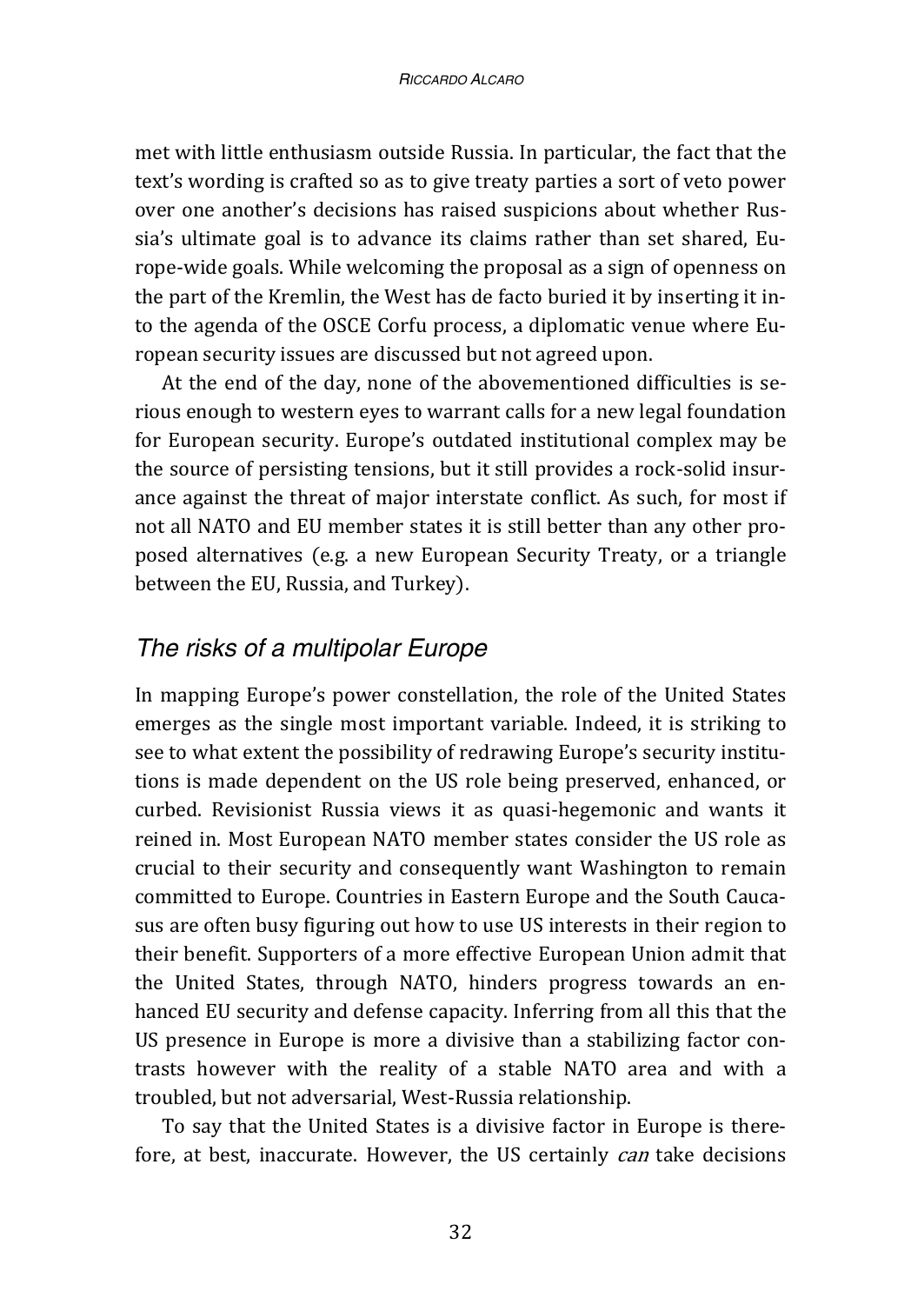resulting in inter-'polar' clashes. After all America is one of Europe's 'poles,' which implies by definition that its action impacts the European balance of power. So does, however, action by the other poles, Russia and the European Union. Hence, it is ultimately to the multipolar nature of Europe's international relations system that the persisting tensions in Europe should be ascribed. The antidote against the risk of such system drifting towards instability is not so much reducing the number of 'poles,' as harnessing its inherent destabilizing dynamics. However, the method that is commonly applied in such circumstances – the institutionalization of interstate relations – is hardly applicable in Europe's case, given the impasse between conservative and revisionist forces.

The differences within the EU and between the EU and the US pale in comparison to West-Russia divergences. Yet, they do matter inasmuch as they offer Russia or other actors from the 'land in-between' the chance to exploit transatlantic and intra-EU divisions to their advantage. Georgia's bid to join NATO or the Bush administration's plan to install parts of the US missile shield in Poland and the Czech Republic are just two examples attesting to this fact. Russian and Georgian leaders' game was to use the support of one faction inside the western camp to ratchet up pressure on the other faction. For instance, a familiar charge against Germany, France, and the other European countries that opposed both the missile shield and NATO enlargement to Ukraine and Georgia was that they were too prone to accommodate, or even appease, Russia. But the real bone of contention was that these countries and the group led by the United States held different views of European security. France, Germany and other countries in continental Europe were and still are unwilling to turn it into a theatre of confrontation, and are therefore resentful at whatever US initiative leads in that direction. This position contrasted with the Bush administration's willingness to pursue its objectives in Europe irrespective of the consequences they could have on relations with Russia.

These as well as other similar cases attest to the fact that the transatlantic relationship is affected by 'polar' dynamics, in that the US and EU member states (sometimes just a group of them, sometimes all) have distinct security needs and have accordingly developed an independent view of the problems besetting Europe's security. But diversity of priori-

33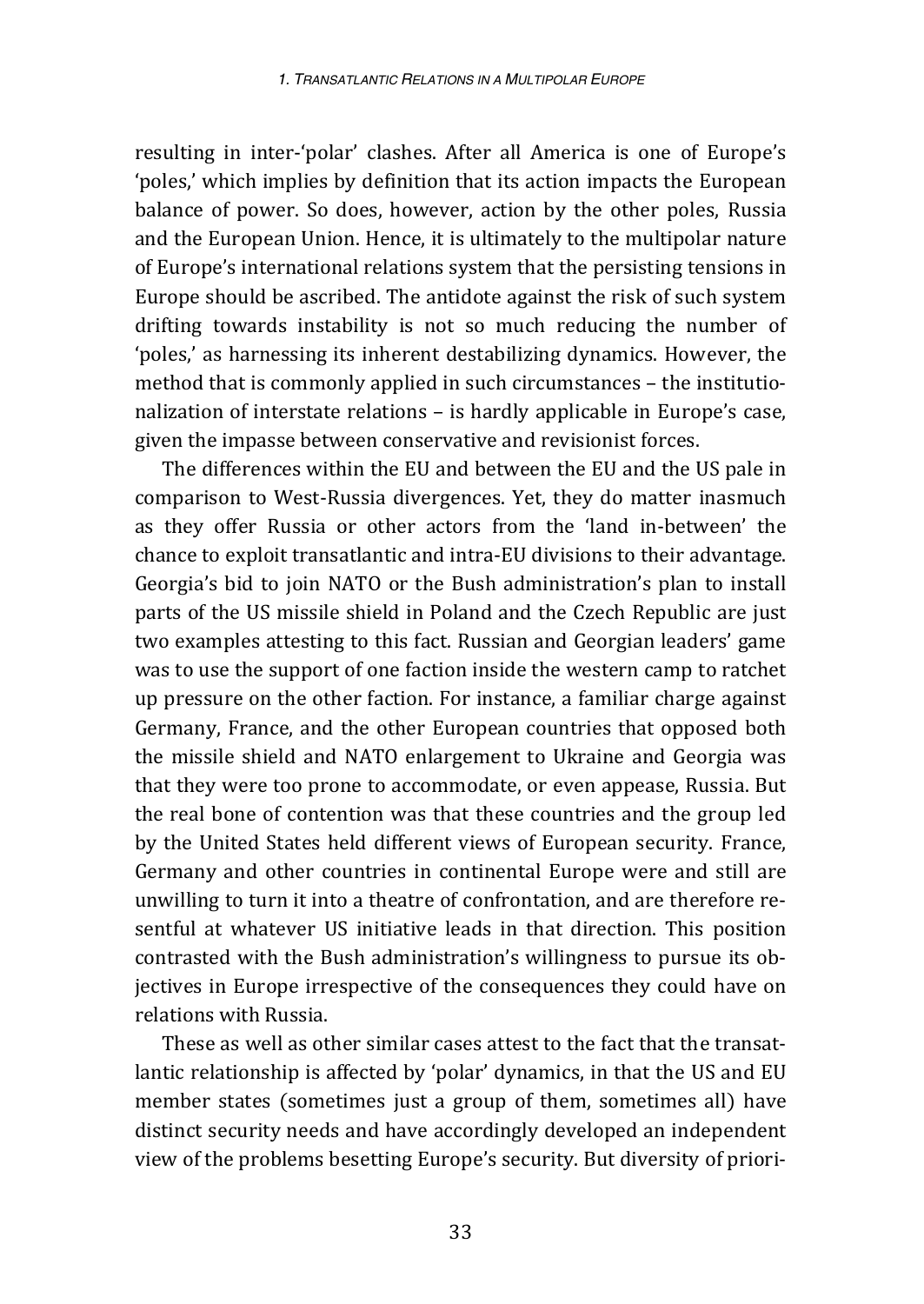ties does not necessarily imply an inability to agree on objectives. For instance, after the Obama administration re-formulated the missile shield plan in a way that is both more compatible with NATO's principle of indivisibility of security (in that it would ensure coverage of basically all allied territory) and less controversial for Russia (because it would be mostly ship-based), NATO members agreed to include missile defense in the alliance's core tasks.

Contrary to his predecessor, President Obama seems to have come to terms with the constraints that multipolarity puts on US foreign action. After all, as major challenges keep the United States busy in the Pacific, Afghanistan and the Middle East, there is no point in opening a new front in Europe. Avoiding quarrels with the European Union and defusing tensions with Russia is also the most obvious step to win their cooperation on issues of greater urgency like Iran or Afghanistan. This simple assumption is the red line linking a series of Obama administration's moves on Europe: the reformulation of the missile shield plan, the shelving of NATO's enlargement agenda, the US-Russian New START agreement on the reduction of nuclear warheads.

This course of action reflects the Obama administration's pragmatic conclusion that multipolarity is at work in Europe like in other parts of the world, and this implies restraint and prudence on the part of the US in larger scale than it was deemed necessary in the recent past, especially because the US faces far more pressing issues elsewhere. At any rate, Obama's strategic shift has brought the United States closer to the position of most EU large member states and had a calming effect on some of Europe's flashpoints. If convergence is an equally possible outcome of multipolar dynamics as divergence, Europe's long-term stability is a realistic objective.

# *Transatlantic cohesion as an antidote against a multipolar 'drift'*

To break the impasse between revisionist forces (most notably Russia) and conservative forces (most NATO and EU member states) it is crucial to adopt a mid-term approach orienting the evolution of European security towards the long-term goal of a single European security space cen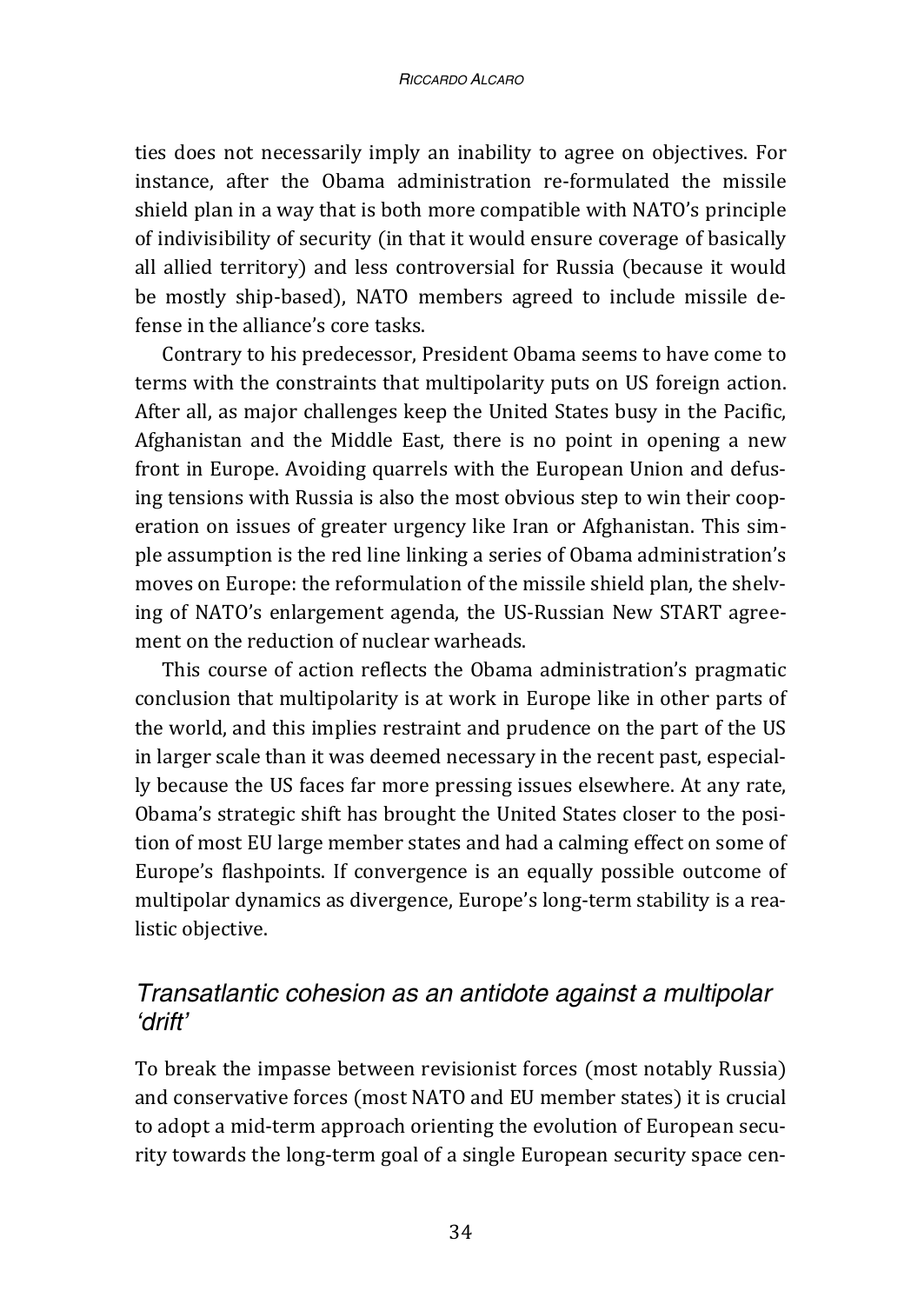tered on the predictability of the behavior of all parties and where occasional tensions are managed through established mediation mechanisms.17 This would reduce the distance between Europe's various 'poles' so that the conservative camp does not have to worry about change and revisionist forces feel that their interests are not neglected. If the United States and its European partners manage to turn the largely occasional convergence on European issues reached under the Obama administration into a structural one, they could ground European security onto more stable foundations. They should work within the existing European security arrangements, given the fact that the impasse between 'revisionists' and 'conservatives' makes the option of starting from scratch a non-starter.

The adoption of a mid-term approach implies work on NATO, West-Russia, and European Union levels. At the NATO level, it is of great importance to re-frame the US commitment to Europe so as to establish a structural link between US and European security. One way to do so is to make use of the political potential enshrined in a US-built but NATOanchored ballistic missile defense capacity in Europe. Contrary to NATO's nuclear deterrent (made up of US sub-strategic nuclear warheads deployed in five NATO members), which has its roots in the past, missile defense is a response to a threat of the future: ballistic proliferation. Evidently, partnering to tackle a danger that might affect both the United States and EU member states in the near future is more likely to infuse a sense of relevance and reciprocal commitment than relying on a cooperation mechanism – NATO's nuclear sharing arrangements – designed to counter a threat that no longer exists.18 The development of a NATO missile defense capacity could also facilitate the decision on reducing, and eventually relinquishing, NATO's nuclear arsenal, since mis-

<sup>17.</sup> For a more detailed analysis of the notion of a single European security space, see Riccardo Alcaro and Emiliano Alessandri, "Engaging Russia: Prospect for a Longterm European Security Compact", European Foreign Affairs Review, vol. 15, no. 2, pp. 191-207.

<sup>18.</sup> Steve Pifer's chapter in this volume illustrates in detail the extent to which NATO's nuclear deterrent is now outdated and calls for a careful management of its eventual obsolescence.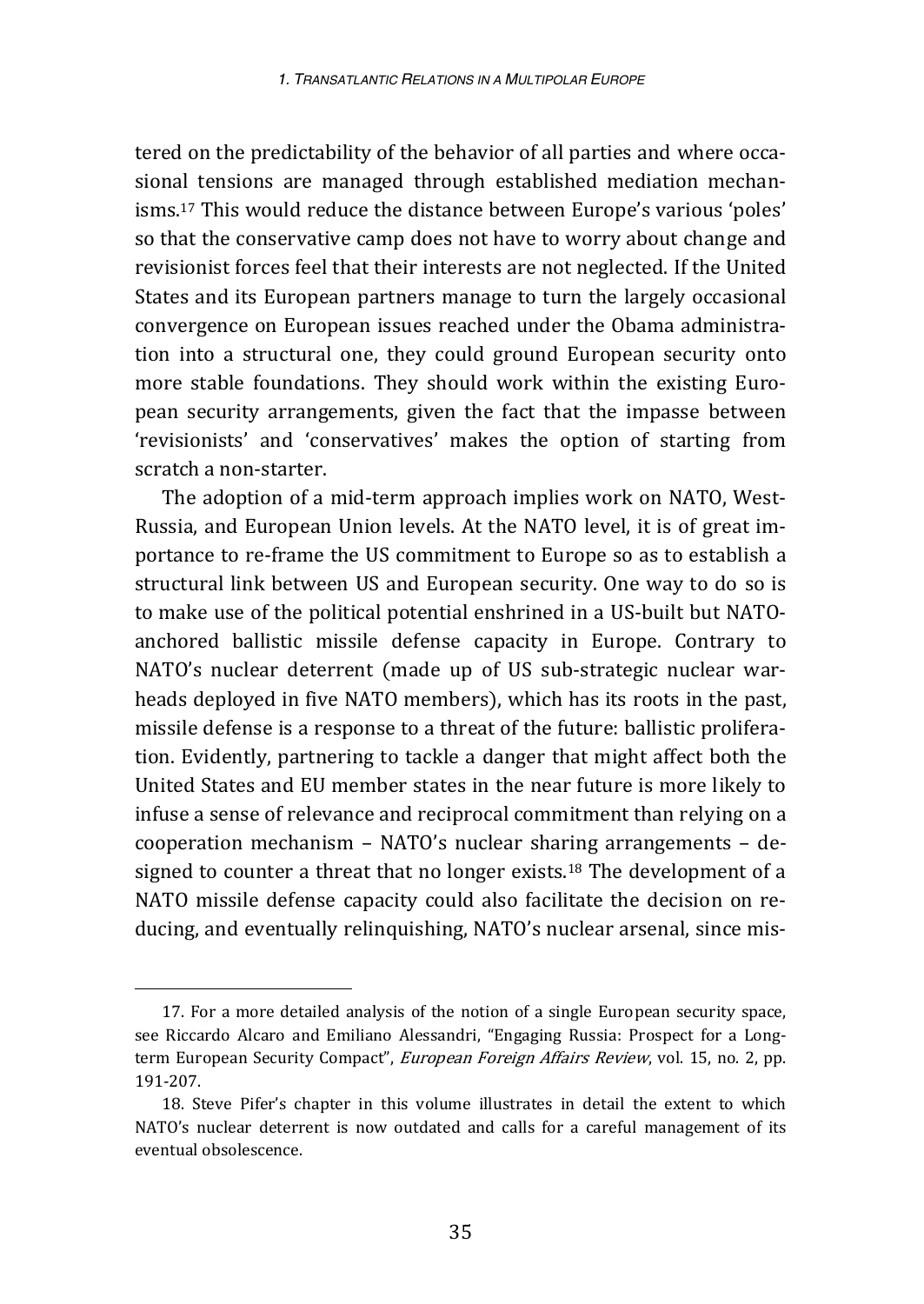sile defense components deployed in European countries would be an as powerful guarantee of the US commitment to Europe as sub-strategic nuclear warheads.19

In the recent past, missile defense has been a major source of tension with Russia. The plan to link it to Russian missile defense capabilities, which has a certain backing in the US and European security establishments (including NATO Secretary General Anders Fogh Rasmussen), could therefore turn an issue of contention into an aggregating factor – in theory at least. The feasibility of this project is highly debated, not least because Russia has not overcome its suspicions about the US missile shield. Opening the prospect of NATO-Russia cooperation on missile defense, therefore, cannot but be a single piece of a broader West-Russia engagement strategy. This would also imply expanding to NATO the US-Russia dialogue on cyber security and the dialogue on Arctic issues between Russia and regional countries such as Norway. An exploratory NATO-CSTO dialogue on security challenges spanning across Eurasia and Europe could pave the way for the establishment of formal contacts between the two organizations.

Far more important is to re-activate substantial talks on arms control, both in the nuclear and conventional fields. Even minimal progress on reducing sub-strategic nuclear arms, like winning Russia's consent to a formal venue where to discuss the issue, would not be an irrelevant achievement, given that such weapons have never been the object of arms control agreements. Number and deployment of conventional forces in Europe are regulated by the now suspended 1991 CFE treaty. To end this situation, which is beneficial to no-one, implies however a painful compromise on the part of NATO countries. Their refusal to ratify the 1999 amended version of the treaty – which re-calibrates troops' ceilings and deployment limits on a national rather than a bloc basis – until Russia withdraws troops from Georgia and Moldova is as morally

<sup>19.</sup> Oliver Thranert's chapter in this volume offers a more subtle, and less optimistic, view of the possibility that ballistic missile defense could actually play the political role of NATO's nuclear deterrent. See also Riccardo Alcaro, Combining Realism with Vision: Options for NATO's New Strategic Concept, IAI Working Paper 1007 (Rome: Istituto Affari Internazionali, May 2010) (http://www.iai.it/pdf/DocIAI/iai1007.pdf).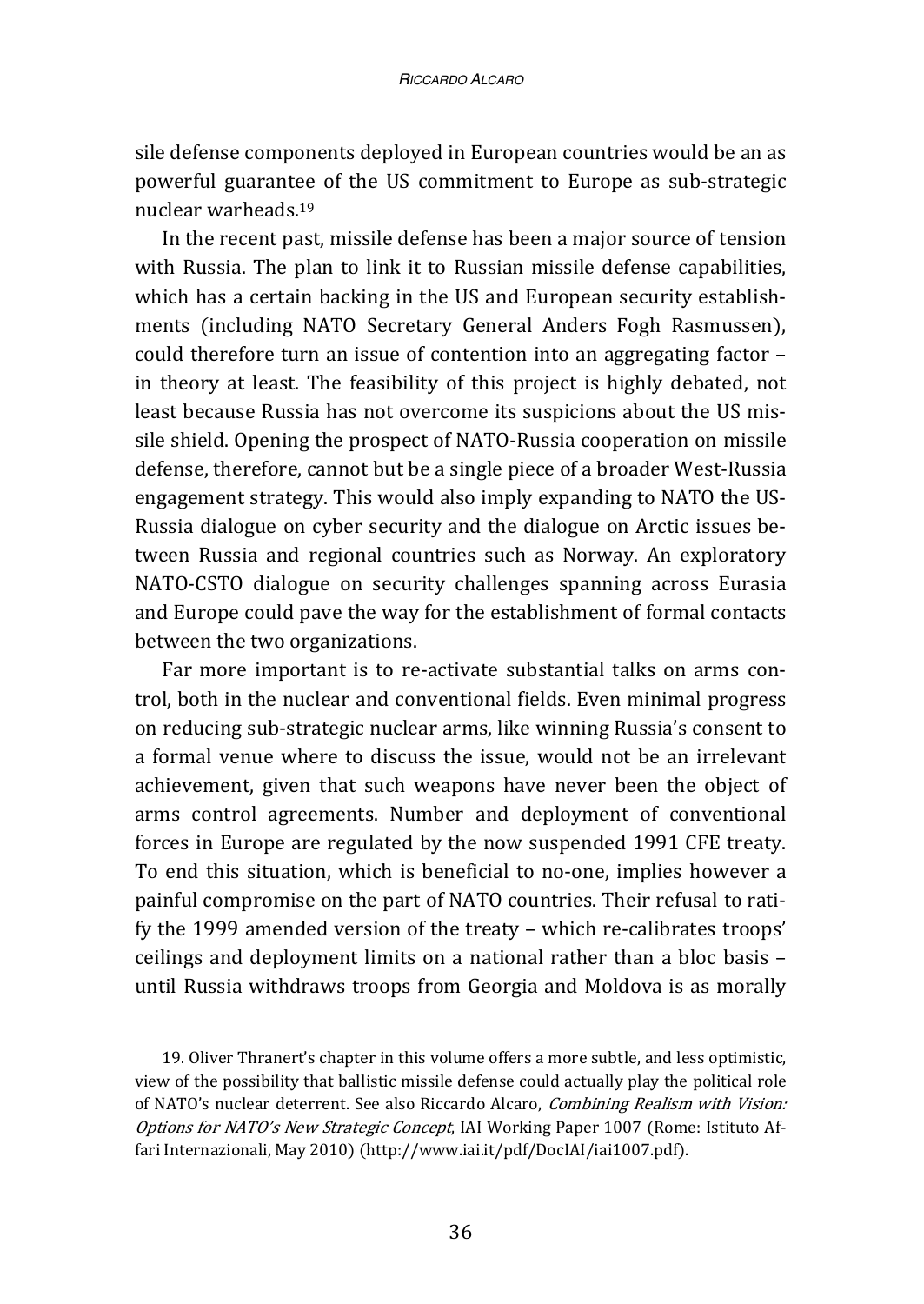understandable as practically untenable. Since they have no ability, or willingness, to reverse Russia's action in the Caucasus, ratification of the amended CFE would at least re-introduce control over Russia's conventional military assets. While ratification would represent a moral setback, its practical net result would be positive.

In the mid-term, the European Union's security role is not destined to change in nature. CSDP is bound to remain a complementary tool in the foreseeable future, and as such is likely to continue to nurture frustration of EU-friendly observers. However, CSDP should be put into perspective. Its importance may well lie in what is paving the way for than in what is going to deliver in the next few years. If future circumstances force the US to significantly reduce its presence in Europe20, EU member states could only rely on CSDP to compensate the loss. More critical still is the EU's soft power, which remains a powerful instrument to stabilize relations with Russia and, crucially, with countries in the former Soviet space. By way of a more integrated energy policy (to be achieved through more intra-EU competition, sources diversification, and physical connection of EU member states' energy grids), for instance, the EU would reduce the leverage over its internal affairs of both producing (Russia) and transit countries (Ukraine, Belarus). If the US were to include support for greater EU cohesion in its Europe policy, a healthy balance between transatlantic cohesion and European integration would be re-established.

How to deal with East European and South Caucasian countries remains the most problematic issue, by far. The pause in NATO's enlargement is a short term palliative. The problem may remain latent in the case of Ukraine, which under the current government has adopted a course of political neutrality. But Georgia's NATO ambitions remain intact, and this may well turn out to be a sort of time bomb threatening whatever ongoing West-Russia rapprochement. The fact is that, as long as this area remains an area of competition, latent tensions will persist and the 'frozen' conflicts will most likely remain, at best, frozen. On the

<sup>20.</sup> Erik Jones' chapter in this volume puts the US role in Europe into the wider picture of the limits of US global leadership.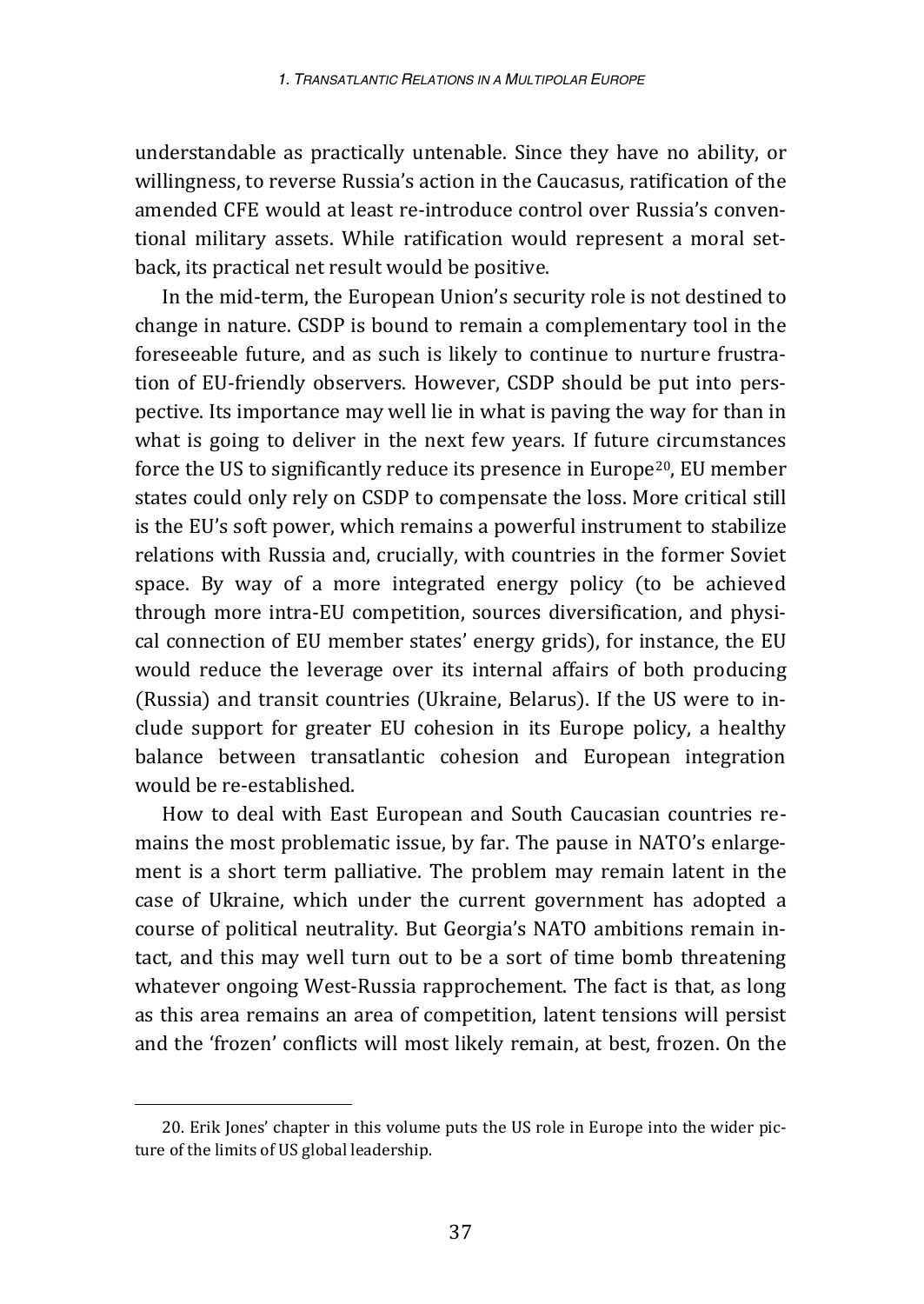other hand, if the West-Russia rapprochement were to progress in a significant way, Europe's 'poles' would be less prone to be played off against one another, although this might imply western acceptance of limiting former Soviet republics' Euro-Atlantic integration.

Thus, inasmuch as this region is where western and Russian interests clash most resoundly, no clear-cut good option is available. But, again, if the US and EU member states coalesce around a vision of a single European security space, and on this basis manage to improve significantly their relations with Russia, one can bet on the reluctance of all parties, Moscow included, to jeopardize the benefits accrued from a more constructive relationship.

If this mid-term approach delivers the expected results, the odds of making Europe a single security space would look less unfavorable than is the case today. In this hypothetical scenario, today's conservative and revisionist forces could eventually find substantial common ground to re-design Europe's security institutions.

# CONCLUSION

Historically, the intimate nexus between transatlantic relations and European security has been the main driving force behind the creation of Europe's multi-dimensional complex of institutions: NATO, the EEC/EU, the CSCE/OSCE, and other security arrangements, in particular in the arms control field.

Undoubtedly, the high level of institutionalization of European security is still a stabilizing factor insofar as it ensures peace within the large chunks of Europe that belong to either NATO or the EU. It also reduces the risk of interstate conflict, as it reflects a 'Europe of the few,' that is, a Europe where only a handful of actors are able to play power politics, and not a 'Europe of the many,' where a number of states more or less equivalent in terms of resources pursue an autonomous foreign policy course, thereby increasing the odds for confrontation.

Europe is emerging as a multipolar region where power is exercised, in different forms, by no more than three 'poles:' Russia, the EU, and the US; and since the EU and the US are able to manage their differences be